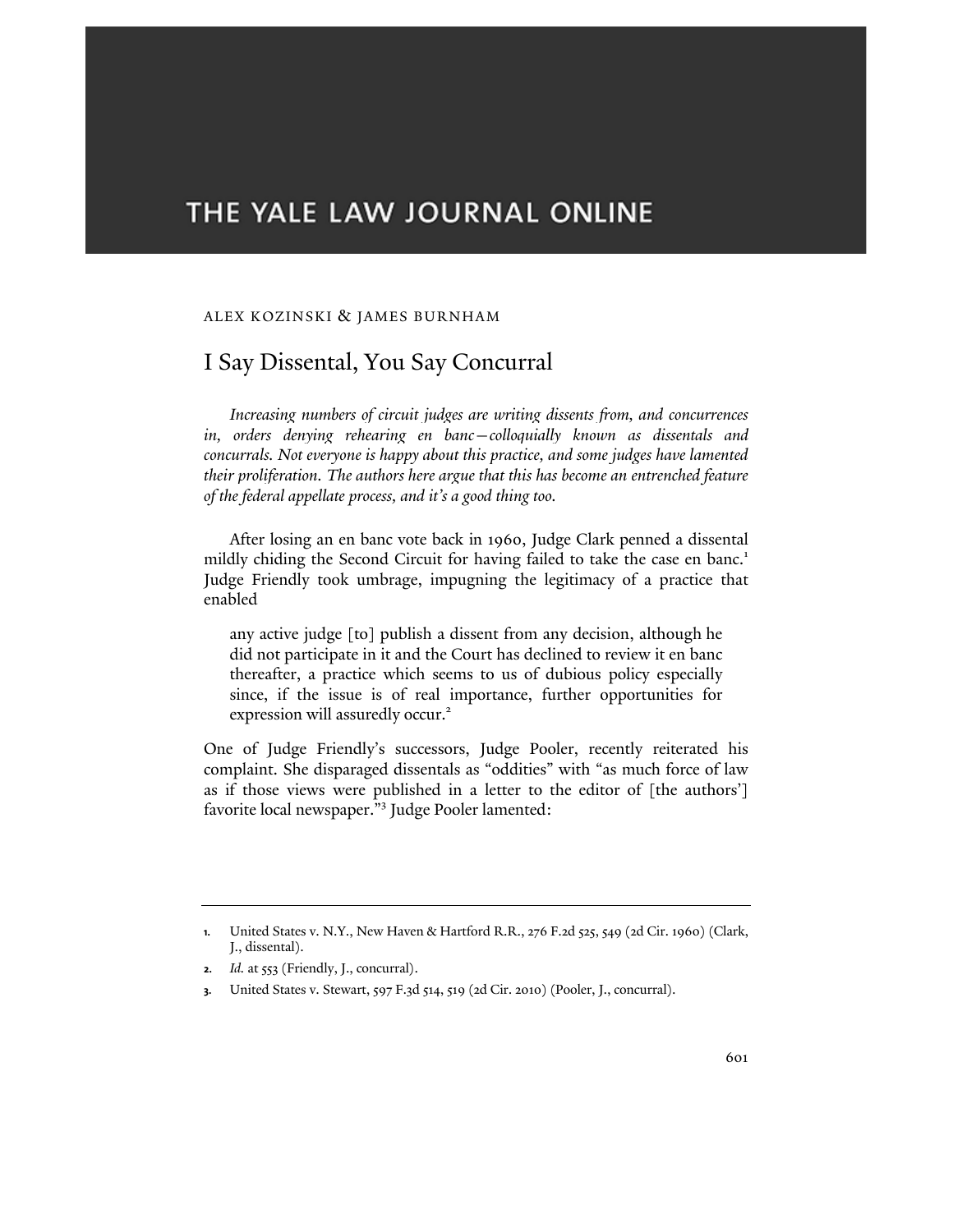#### the yale law journal online 121:601 2012

the unsuccessful request for an en banc rehearing becomes an occasion for any active judge who disagrees with the panel to express a view on the case even though not called upon to decide it. By employing the simple tactic of calling for an en banc poll, active judges provide themselves with an opportunity to opine on a case that was never before them.<sup>4</sup>

This practice, she concluded, works "mischief" by undermining the original panel's message with "further advisory opinions" that are "unnecessary" and only "muddy[] the waters." 5

Despite such objections, dissentals have persisted, even flourished. It's time we put the legitimacy debate behind us and embraced the dissental as an established and useful part of the appellate process.

\* \* \*

There is a significant body of thoughtful literature about why judges in the American tradition exercise the right of public dissent. Justice Brennan described dissents as "appeal[s] to the future," and argued that "[t]hrough dynamic interaction among members of the present Court and through dialogue across time with the future Court, we ensure the continuing contemporary relevance and hence vitality of the principles of our fundamental charter." 6 Chief Justice Hughes called dissents "appeal[s] to the brooding spirit of the law, to the intelligence of a future day, when a later decision may possibly correct the error into which the dissenting judge believes the court to have been betrayed."<sup>7</sup> Justice Cardozo described the dissenter as "the gladiator

**<sup>4.</sup>** *Id.*

**<sup>5.</sup>** *Id.* at 519-20; *see also, e.g.*, Defenders of Wildlife v. EPA, 450 F.3d 394, 402 (9th Cir. 2006) (Berzon, J., concurral), *rev'd*, 551 U.S. 644, 673 (2007); Indep. Ins. Agents of Am., Inc. v. Clarke, 965 F.2d 1077, 1080 (D.C. Cir. 1992) (statement of Randolph, J.). Many of these examples are chronicled by Indraneel Sur in *How Far Do Voices Carry: Dissents from Denial of Rehearing En Banc*, 2006 WIS. L. REV. 1315, 1328-31.

**<sup>6.</sup>** William J. Brennan, Jr., *In Defense of Dissents*, 37 HASTINGS L.J. 427, 432, 438 (1986).

**<sup>7.</sup>** CHARLES EVANS HUGHES, THE SUPREME COURT OF THE UNITED STATES—ITS FOUNDATION, METHODS AND ACHIEVEMENTS: AN INTERPRETATION 68 (1928).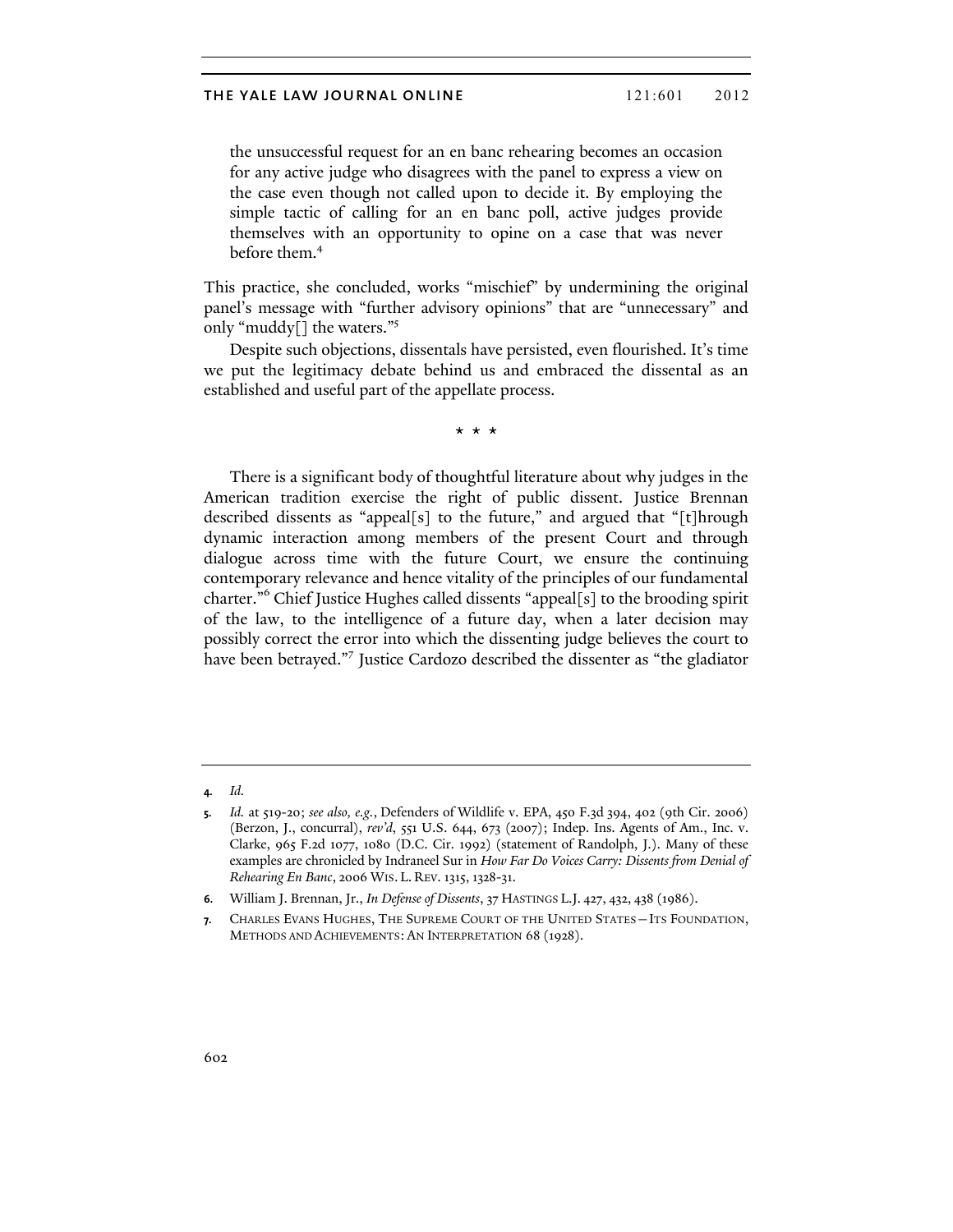making a last stand against the lions." 8 Indeed, the seeds planted by dissenting judges sometimes germinate and grow into stout trees.<sup>9</sup>

Among the recognized legitimate reasons for dissenting are the following: to encourage a higher court to reverse; to dissuade a coordinate court from following the majority; to express a hope that the same court in the future will overrule today's majority; to provide an educational tool to students of the law and the public; and to sound a call to arms to the political branches.<sup>10</sup> No one has suggested that the *Citizens United* or *Ledbetter* dissents are "of dubious policy," "unnecessary," or that they work "mischief" or "muddy[] the waters." Quite the contrary.<sup>11</sup> Justice Brandeis was beatified for *Olmstead*;<sup>12</sup> Justice Harlan, canonized for *Plessy*. 13

A dissent is a public disagreement with the actions of a body of which you are a member. It is a declaration that you would do something different usually the exact opposite of what the group is doing. Dissents are most commonly associated with published opinions, but they certainly are not so limited. There are dissents from procedural orders, $14$  from jurisdictional

- **10.** *See, e.g.*, Citizens United v. FEC, 130 S. Ct. 876, 979 (2010) (Stevens, J., dissenting) ("At bottom, the Court's opinion is thus a rejection of the common sense of the American people, who have recognized a need to prevent corporations from undermining self-government since the founding, and who have fought against the distinctive corrupting potential of corporate electioneering since the days of Theodore Roosevelt."), *echoed in* President Barack H. Obama, State of the Union Address (Jan. 27, 2010) ("I don't think American elections should be bankrolled by America's most powerful interests, or worse, by foreign entities."); Ledbetter v. Goodyear Tire & Rubber Co., 550 U.S. 618, 661 (2007) (Ginsburg, J., dissenting) ("Once again, the ball is in Congress' court. As in 1991, the Legislature may act to correct this Court's parsimonious reading of Title VII."), *superseded by statute*, Lilly Ledbetter Fair Pay Act of 2009, Pub L. No. 111-2, 123 Stat. 5 (to be codified in scattered sections of 29 U.S.C. and 42 U.S.C.).
- **11.** *See, e.g.*, Lani Guinier, *The Supreme Court 2007 Term—Foreword: Demosprudence Through Dissent*, 122 HARV. L. REV. 4, 44 (2008) ("The oral dissent[] delivered by Justice[] . . . Ginsburg in the October 2006 Term ha[d] a latent power, a power that does not come from simply questioning the position of judicial colleagues with a pinched view of the role of  $\dots$ gender in our democracy.").
- **12.** *Olmstead*, 277 U.S. at 471 (Brandeis, J., dissenting).
- **13.** *Plessy*, 163 U.S. at 552 (Harlan, J., dissenting).
- **14.** *See, e.g.*, *In re* Cement Antitrust Litig., 673 F.2d 1020, 1028 (9th Cir. 1982) (Boochever, J., dissenting) ("I respectfully dissent. I think that Judge Muecke properly certified his recusal

**<sup>8.</sup>** BENJAMIN N. CARDOZO, LAW AND LITERATURE AND OTHER ESSAYS AND ADDRESSES 34 (1986); *see also* Sur, *supra* note 5, at 1318 n.13 (citing works by Justices Scalia, Ginsburg, and Brennan, and Judges Wald and Lipez).

**<sup>9.</sup>** *See, e.g*., Bowers v. Hardwick, 478 U.S. 186, 214 (1986) (Stevens, J., dissenting); Olmstead v. United States, 277 U.S. 438, 471 (1928) (Brandeis, J., dissenting); Plessy v. Ferguson, 163 U.S. 537, 552 (1896) (Harlan, J., dissenting).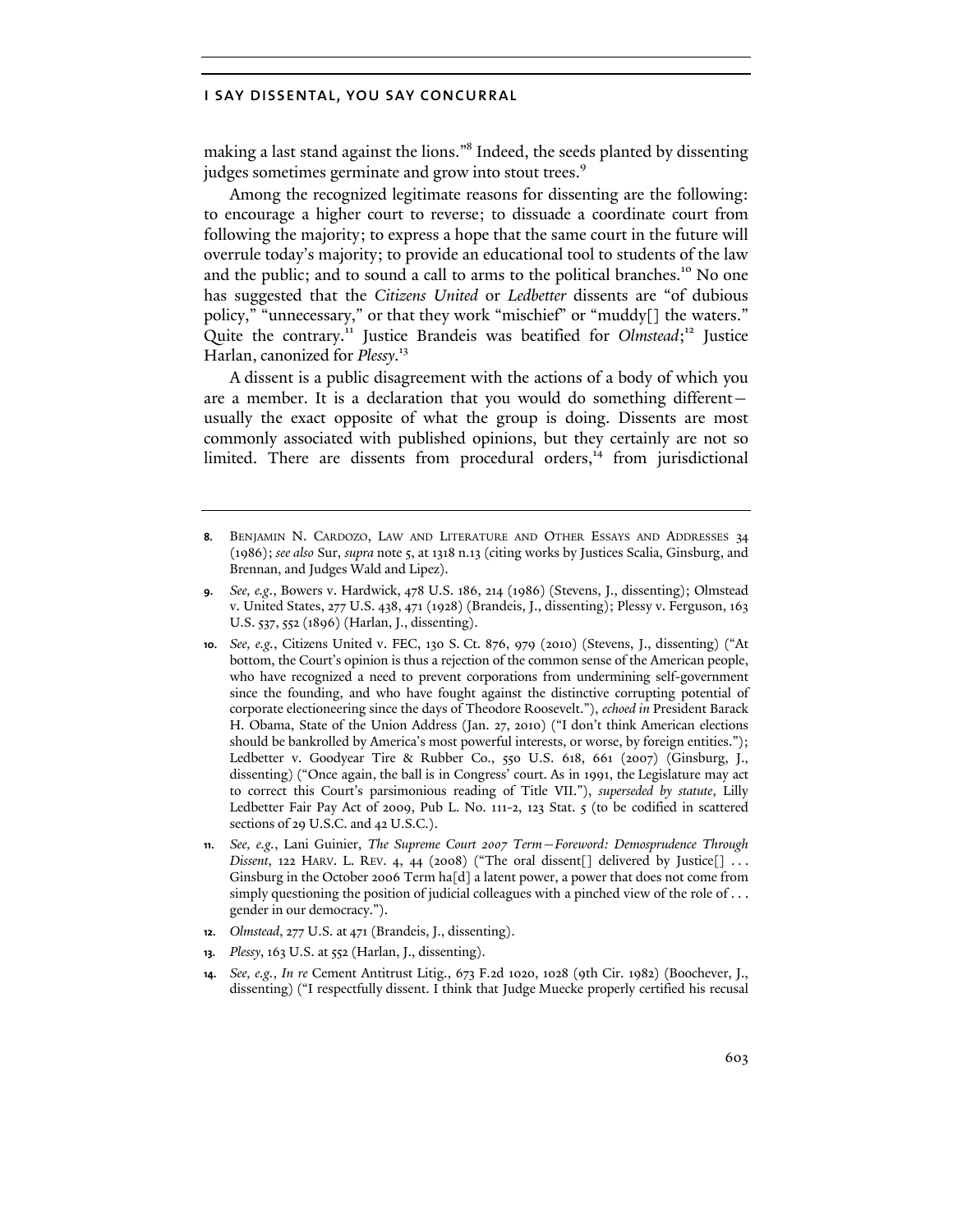#### the yale law journal online 121:601 2012

orders,<sup>15</sup> from dismissals for mootness,<sup>16</sup> from the grant or denial of certificates of probable cause,<sup>17</sup> from certificates of appealability,<sup>18</sup> and from referral of a case to a state court for resolution of a state-law issue<sup>19</sup> – to name just a few. In fact, there's nothing a collegial court does that is so trivial it does not occasionally give rise to a dissent—yet no one bats an eyelash. Why then the apoplexy about dissentals?

Dissental detractors, like Judge Friendly, claim that dissentals are illegitimate because the authors were not members of the panel that originally decided the case. But that misses the point: The judge is not dissenting from the panel opinion, but from the order of the full court declining to take the case en banc. That criticism will necessarily involve a discussion of the merits, but the same is true of an en banc call. If it were truly illegitimate for an off-panel judge to criticize the panel's opinion, then en banc calls could only be made by the judges who decided the case—the judicial equivalent of the fox guarding the henhouse.

Odd as it may seem, that *was* the law once (at least in the Ninth Circuit), and it provoked the first-ever dissental, authored by Judge Denman.<sup>20</sup> The law

order, pursuant to 28 U.S.C. § 1292(b), and that we should have accepted the interlocutory appeal."), *aff'd mem.*, 459 U.S. 1191 (1983).

- **15.** *See, e.g.*, United States v. Castillo, 464 F.3d 988, 990 (9th Cir. 2006) (Bybee, J., dissenting) ("I believe that we cannot dismiss this case for want of jurisdiction without seeking en banc approval."), *vacated*, 496 F.3d 947 (9th Cir. 2007) (en banc).
- **16.** *See, e.g.*, Suntharalinkam v. Keisler, 506 F.3d 822, 828 (9th Cir. 2007) (en banc) (Kozinski, J., dissenting) ("We ought to be chary in finding mootness in a situation such as this . . . .").
- **17.** *See, e.g.*, Weeks v. Jones, 52 F.3d 1559, 1574 (11th Cir. 1995) (Kravitch, J., concurring in part and dissenting in part) ("I would grant Weeks's requests for a certificate of probable cause and for a stay to allow for oral argument.").
- **18.** *See, e.g.*, Ramirez Cardenas v. Thaler, 651 F.3d 442, 447 (5th Cir. 2011) (Garza, J., dissenting) ("I would exercise our authority under Rule 2 of the Rules of Appellate Procedure to suspend the relevant portion of Rule 22 and would deny [the] COA. I therefore must dissent.").
- **19.** *See, e.g.*, Carroll v. United States, 923 F.2d 752, 754 (9th Cir. 1991) (Kozinski, J., dissenting) (urging "the Arizona Supreme Court to just say no").
- **20.** *See* Crutchfield v. United States, 142 F.2d 170, 177 (9th Cir. 1943) (Denman, J., dissental). Judge Denman was still at it in 1952, when, as Chief Judge, he complained about "[t]he cavalier refusal of the court to consider the contentions of the corporation's petition" and "[t]he shabby treatment of the litigant and his counsel in refusing to consider their contentions and authorities . . . ." W. Pac. R.R. v. W. Pac. R.R., 197 F.2d 994, 1018 (9th Cir. 1951) (Denman, C.J., dissental) (not a divorce case). Judge Denman was vindicated posthumously by the adoption of Federal Rule of Appellate Procedure 35, which "provides that [en banc] suggestions will be directed to the judges of the court in regular active service." FED. R. APP. P. 35 advisory committee's note.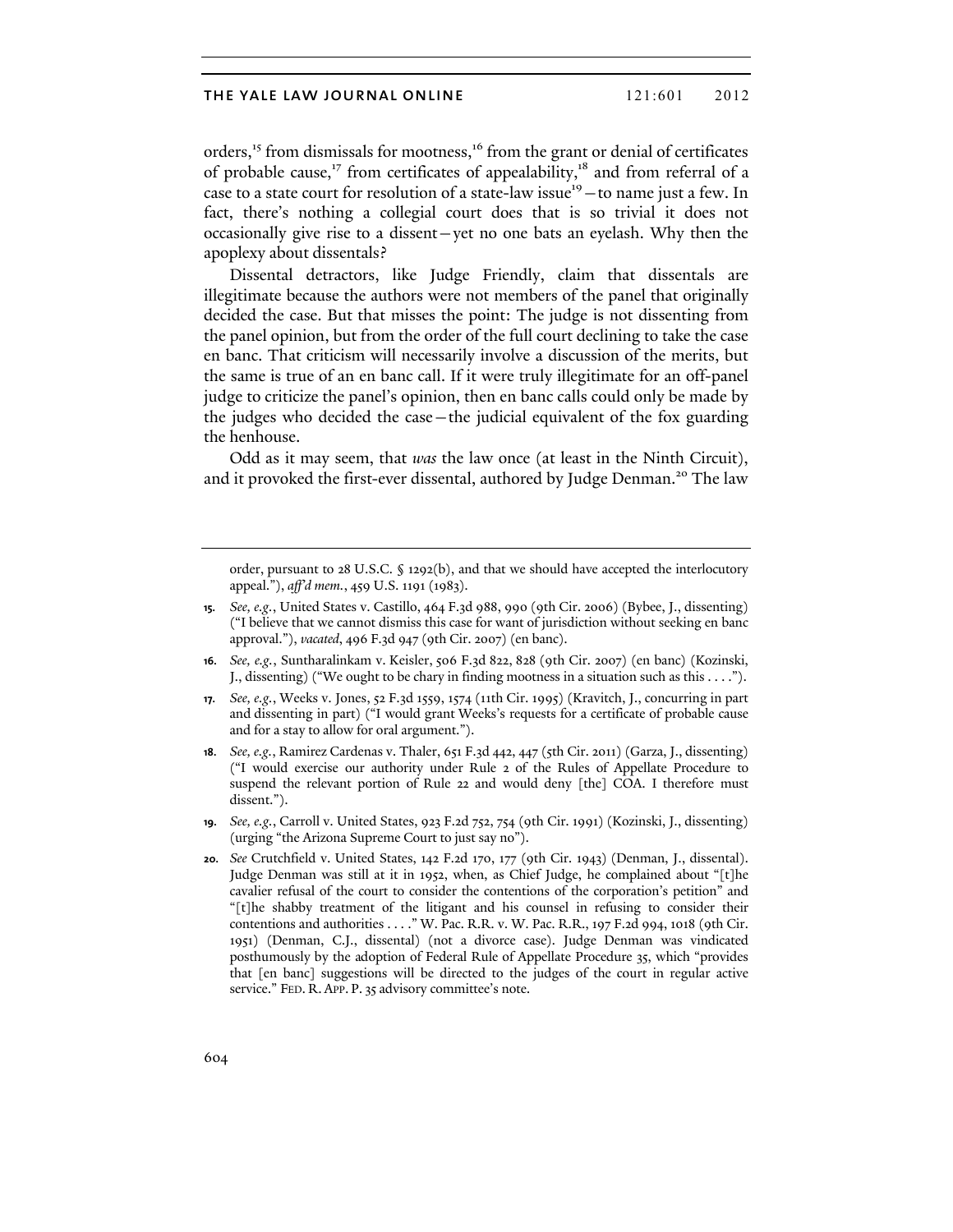was an ass in that regard<sup>21</sup> and was eventually changed.<sup>22</sup> Everyone now accepts that off-panel judges can disturb a panel decision by writing internal memos urging that it be reheard en banc. No one claims such judges are meddling or that they're insufficiently familiar with the facts or law. Off-panel judges have to know the case as well as or better than the panel judges if they hope to pull off a successful en banc call. En banc memos are usually as sophisticated as the panel opinion, sometimes more so. If the call is unsuccessful, they get turned into equally sophisticated dissentals.

Dissental naysayers also seem to argue that it's inappropriate to dissent from a discretionary decision, such as whether to go en banc. But orders denying discretionary relief are no less subject to reasonable disagreement than those resolving the merits. Nothing in the law is more discretionary than the denial of certiorari, yet the Justices routinely register certsents,<sup>23</sup> sometimes with immediate and dramatic effect.<sup>24</sup> Justice White filed certsents whenever he believed there was a conflict in the circuits.<sup>25</sup> Justices Brennan and Marshall certsented in all capital cases.<sup>26</sup> Certsents occasionally prompt a response.<sup>27</sup> Twenty-one of the twenty-three Justices who have served on the Court in the last four decades have authored certsents.<sup>28</sup> These go back to at least 1938 when Justices Black and Reed certsented, without opinion, in *Mooney v. Smith*. 29

- **23.** *See, e.g.*, Sorich v. United States, 129 S. Ct. 1308, 1311 (2009) (Scalia, J., certsent) (arguing that certiorari should be granted to "squarely confront both the meaning and the constitutionality of  $[18 \text{ U.S.C.}]$  §  $1346$ ").
- **24.** *See, e.g.*, Skilling v. United States, 130 S. Ct. 393 (2009) (granting certiorari to consider the proper scope of 18 U.S.C. § 1346); Weyhrauch v. United States, 129 S. Ct. 2863 (2009) (same); Black v. United States, 129 S. Ct. 2379 (2009) (same).
- **25.** *See, e.g.*, Kennedy v. United States, 469 U.S. 965, 965 (1984) (White, J., certsent) ("Because the decision of the Court of Appeals in this case conflicts with [a] decision of the Court of Appeals for the First Circuit . . . , I would grant certiorari." (citing United States v. Canus, 595 F.2d 73 (1st Cir. 1979))).
- **26.** *See, e.g.*, O'Bryan v. McKaskle, 465 U.S. 1013, 1013 (1984) (Brennan & Marshall, JJ., certsent) ("Adhering to our views that the death penalty is in all circumstances cruel and unusual punishment prohibited by the Eighth and Fourteenth Amendments, we would grant certiorari and vacate the death sentence in this case." (citing Gregg v. Georgia, 428 U.S. 153, 227, 231 (1976))).
- **27.** *See, e.g.*, Knight v. Florida, 528 U.S. 990, 990 (1999) (Thomas, J., certcurral); *id.* at 993 (Breyer, J., certsent).
- **28.** *See infra* Appendix A.
- **29.** 305 U.S. 598 (1938) (mem.).

**<sup>21.</sup>** *Cf.* CHARLES DICKENS, OLIVER TWIST 461 (Penguin Books 1966) (1837-1839) ("'If the law supposes that,' said Mr. Bumble, squeezing his hat emphatically in both hands, 'the law is a ass—a idiot.'").

**<sup>22.</sup>** FED. R. APP. P. 35.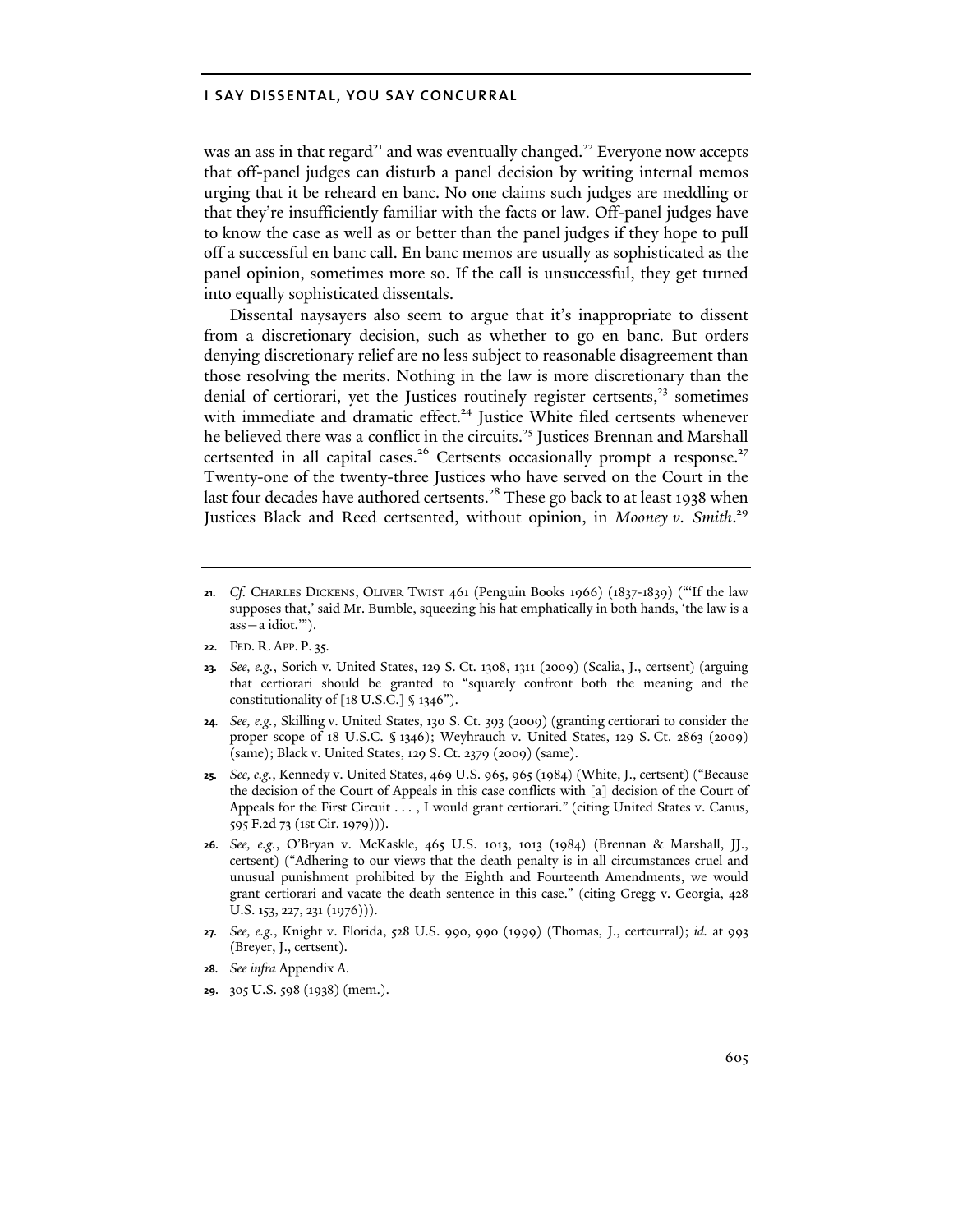There have been hundreds in the intervening seven decades. While Justice Stevens has spoken out against certsents, $3<sup>0</sup>$  he routinely dissented from orders refusing to file certiorari petitions of vexatious litigants unless they paid the filing fee. $31$  To each his own.

By our count, 45 judges have filed some 290 dissentals in over 230 cases in the Ninth Circuit. This includes 41 of the 71 who have served as active judges since 1970. $3^2$  And all but 10 of those 71 have joined dissentals written by others.33 Hundreds more dissentals have been filed in the courts of appeals nationwide.34 Some judges are so dissental-happy they file two in the same case. 35

Dissentals often generate heated debate.<sup>36</sup> Invariably, they address issues that are of great moment at the time.<sup>37</sup> Earlier this year, the Seventh Circuit

- **32.** *See infra* Appendix B.
- **33.** *See infra* Appendix C.
- **34.** *See, e.g.*, United States v. McKnight, No. 10-2297, 2012 WL 364049, at \*2 (7th Cir. Feb. 6, 2012) (Posner, J., dissental) ("The appeal presents an important question that deserves the attention of the full court . . . ."); Isaacs v. Kemp, 782 F.2d 896, 897 n.1 (11th Cir. 1986) (Hill, J., dissental) ("Dissents from orders denying rehearing en banc have proliferated in our court . . . to the point where the practice may be said to have become institutionalized." (emphasis omitted)); Walker v. United States, 327 F.2d 597, 600 (D.C. Cir. 1963) (Wright, J., dissental); Fooks v. United States, 246 F.2d 629, 637 (D.C. Cir. 1957) (Bazelon, J., dissental); Mitchell v. Household Fin. Corp., 208 F.2d 667, 672 (3d Cir. 1954) (Biggs, C.J., dissental).
- **35.** *See* Beaty v. Brewer, 649 F.3d 1071, 1072 (9th Cir. 2011) (Reinhardt, J., dissental); *id.* at 1076 (more Reinhardt, J., dissental).
- **36.** *See, e.g*., Novak v. Beto, 456 F.2d 1303, 1304 (5th Cir. 1972) (Wisdom, J., dissental) ("With deep distress and profound regret I note the refusal of a majority of the members of this Court to give en banc consideration to this case."); *id.* at 1308 (Coleman, J., concurral) ("Without the slightest qualm or misgiving I voted to deny rehearing en banc in this case."); Chessman v. Teets, 239 F.2d 205, 223 (9th Cir. 1956) (Lemmon, J., concurral) ("Chessman has been accorded all due process except the long overdue process of his execution. By such execution, perhaps, the blot upon . . . California's juristic escutcheon will be, if not wholly erased, at least partly dimmed."); *id.* at 223-24 (Denman, C.J., dissental) ("Though it may well be a matter of life or death to Chessman, Judge Lemmon would have it that the Supreme Court in its opinion overruled, sub silentio, its several holdings that any important appellate proceeding is a part of the due process of the Fourteenth Amendment. . . . It is absurd to argue in any case, that the Supreme Court, by mere silence on a contention not presented to it, decides that contention adversely to the party making it. A fortiori is the absurdity of such a contention in a capital case.").
- **37.** *See, e.g*., Hamdi v. Rumsfeld, 337 F.3d 335, 357 (4th Cir. 2003) (Luttig, J., dissental), *cited in* 542 U.S. 507, 526 (2004); Falwell v. Flynt, 805 F.2d 484, 484 (4th Cir. 1986) (Wilkinson, J., dissental), *rev'd sub nom.* Hustler Magazine, Inc. v. Falwell, 485 U.S. 46 (1988).

**<sup>30.</sup>** *See, e.g.*, Singleton v. Comm'r, 439 U.S. 940, 942 (1978) (Stevens, J., certcurral).

**<sup>31.</sup>** *See, e.g.*, Shieh v. Kakita, 517 U.S. 343, 344 (1996) (Stevens, J., dissenting).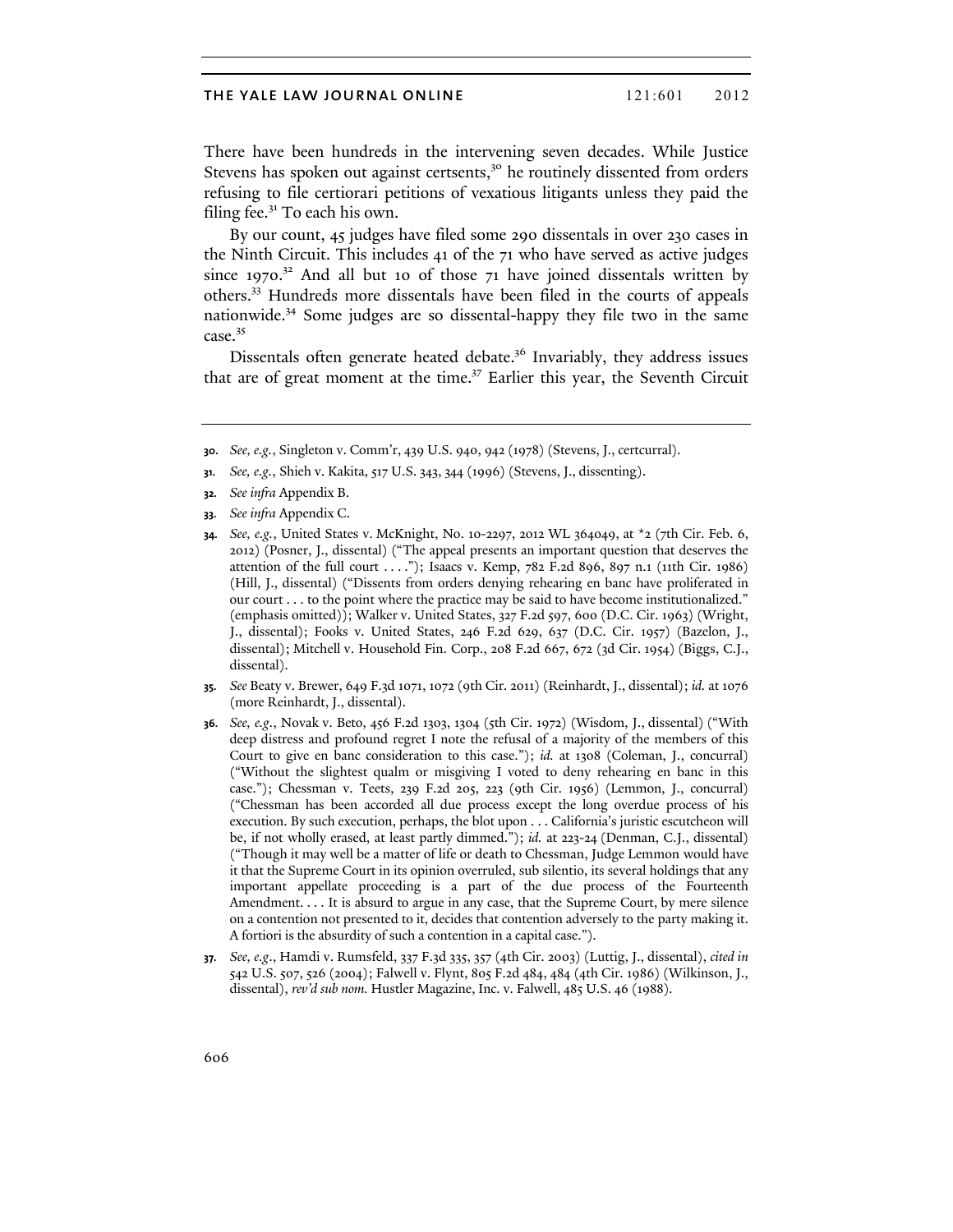refused en banc rehearing in *United States v. Holcomb*, but every single one of the court's active judges authored or joined a concurral or dissental.<sup>38</sup> The three opinions (one concurral and two dissentals) grapple fully with the merits and each other. But for their captions, they look, smell, walk, and talk like the opinions of an en banc court. It would be hard to dispute that the Seventh Circuit had a de facto en banc in *Holcomb*. Chief Judge Easterbrook's concurral was, in fact, nominated for the 2011 Green Bag Exemplary Legal Writing contest under the category "Opinions for the Court" rather than under "Concurrences, Dissents, Etc." <sup>39</sup> Can anyone say with a straight face that these three opinions, involving every active judge of the Seventh Circuit, added nothing useful to the law?

Proliferation and institutionalization of dissentals makes perfect sense. As appellate courts grow, each judge has less of an opportunity to sit on the panels that decide the burning issues of the day. Dissentals have become a way for judges to express a view on the merits of important cases decided by their courts when the luck of the draw does not assign them to the original threejudge panel. There is every indication that dissentals serve an important function and are taken seriously by courts, the public, the academy, and the legal profession:

- They are cited by the Supreme Court in its opinions.<sup>40</sup>
- Supreme Court Justices ask questions about them during oral argument.<sup>41</sup>

**<sup>38.</sup>** 657 F.3d 445 (7th Cir. 2011).

**<sup>39.</sup>** *Recommended Reading*, *in* THE GREEN BAG ALMANAC & READER 2012, at 9, 9 (Ross E. Davies & Ira Brad Matetsky eds. 2011), *available at* http://w[ww.gr](www.g)eenbag.org/green\_bag\_press/ almanacs/almanac\_2012\_excerpts.pdf.

**<sup>40.</sup>** *See, e.g.*, Bobby v. Bies, 556 U.S. 825 (2009) (citing and quoting a dissental by Judge Sutton seven times in a seven-page opinion (citing Bies v. Bagley, 535 F.3d 520, 531-32 (6th Cir. 2008) (Sutton, J., dissental))); Crawford v. Marion Cnty. Election Bd., 553 U.S. 181, 188 (2008) (citing 484 F.3d 436, 437 (7th Cir. 2007) (Wood, J., dissental)); Whorton v. Bockting, 549 U.S. 406, 419-20 (2007) (citing 418 F.3d 1055, 1058 (9th Cir. 2005) (O'Scannlain, J., dissental)); Johnson v. California, 543 U.S. 499, 505 (2005) (citing 336 F.3d 1117, 1117 (9th Cir. 2003) (Ferguson, J., dissental)); *see also* Sur, *supra* note 5, at 1350-51 & nn.158-59.

**<sup>41.</sup>** *See, e.g.*, Transcript of Oral Argument at 49-50, Salazar v. Buono, 130 S. Ct. 1803 (2010) (No. 08-472) (Ginsburg, J.) ("But there was something that I did want to ask you about, Judge O'Scannlon's [sic] opinion. He said, if—if you prevail and you are right, what happens in Arlington Cemetery, where there's the Argonne Cross Memorial and the Canadian Cross of Sacrifice, both right here in Arlington, what happens to them?" (referencing Buono v. Kempthorne, 527 F.3d 758, 760 (9th Cir. 2008) (O'Scannlain, J., dissental))).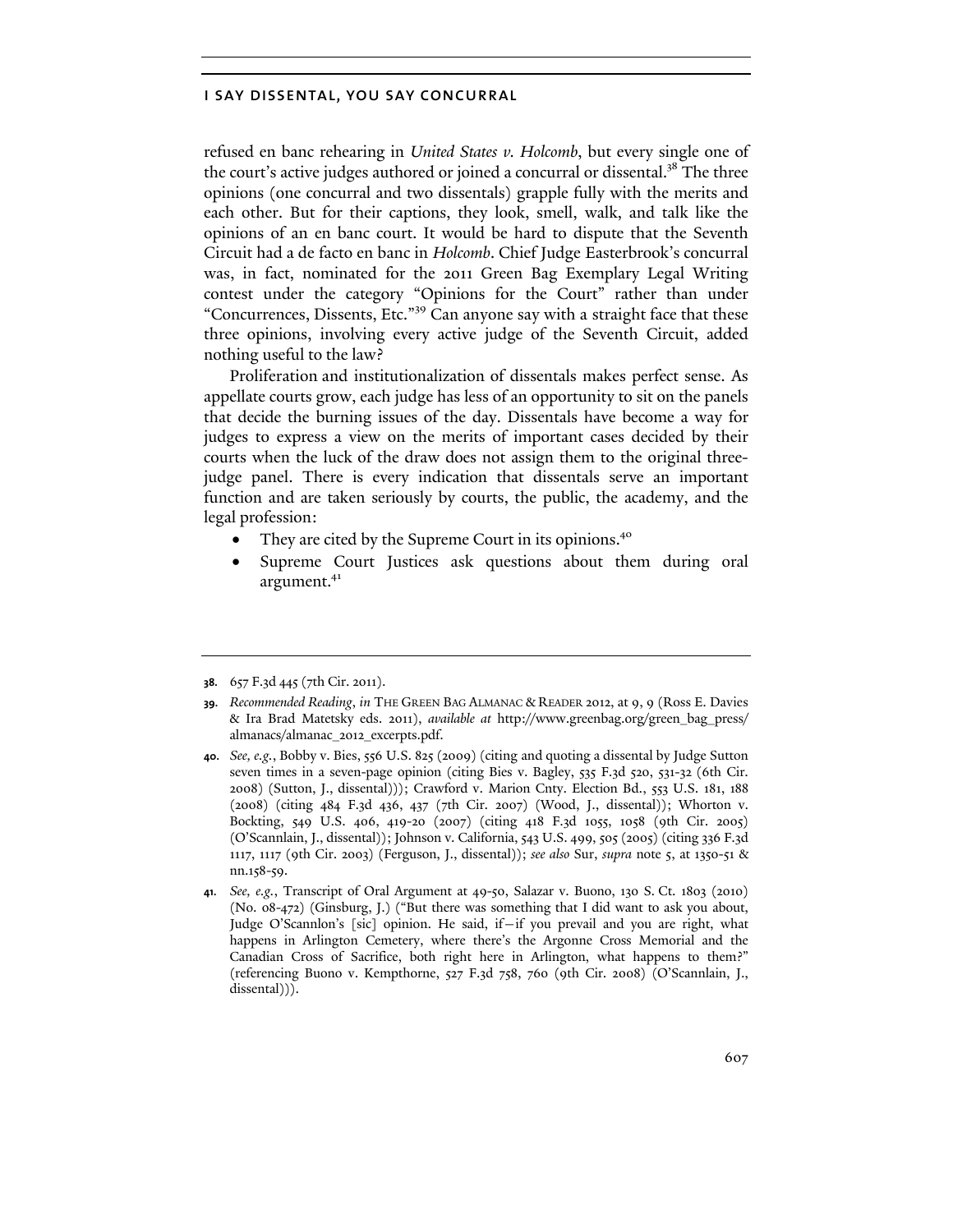#### the yale law journal online 121:601 2012

- They are relied upon by Supreme Court Justices in totally different cases. 42
- They are considered by other courts in deciding whether to follow the panel opinion.<sup>43</sup>
- "[T]he Solicitor General of the United States and private litigants quote from rehearing dissents when petitioning or fending off arguments . . . .<sup>"44</sup>
- "Several rehearing dissents have promoted the development of the law by stimulating law professors to write articles and law students to write commentaries." 45
- They are cited in casebooks and treatises.<sup>46</sup>
- They have been authored by Supreme Court Justices in their former lives as circuit judges.<sup>47</sup>
- **42.** *See, e.g.*, United States v. Jones, 132 S. Ct. 945, 955 (2012) (Sotomayor, J., concurring) (citing United States v. Pineda-Moreno, 617 F.3d 1120, 1125 (9th Cir. 2010) (Kozinski, C.J., dissental)); Chickasaw Nation v. United States, 534 U.S. 84, 91 (2001) (citing Little Six, Inc. v. United States, 229 F.3d 1383, 1385 (Fed. Cir. 2000) (Dyk, J., dissental)); Amchem Prods., Inc. v. Windsor, 521 U.S. 591, 621 (1997) (citing Kamilewicz v. Bank of Bos. Corp., 100 F.3d 1348, 1352 (7th Cir. 1996) (Easterbrook, J., dissental)).
- **43.** *See, e.g*., Khan v. Filip, 554 F.3d 681, 687 n.2 (7th Cir. 2009) ("[S]even other circuits agree with our interpretation, and the Ninth Circuit's refusal to rehear *Ramadan* en banc prompted a strongly worded dissent from nine judges." (citing Ramadan v. Keisler, 504 F.3d 973, 973 (9th Cir. 2007) (O'Scannlain, J., dissental))); Johnson v. Governor of Fla., 405 F.3d 1214, 1227-34 (11th Cir. 2005) (en banc) (following a dissental rather than the panel opinion (citing Farrakhan v. Washington, 359 F.3d 1116, 1116 (9th Cir. 2004) (Kozinski, J., dissental))); *see also* Sur, *supra* note 5, at 1354-55 & nn.170-73.
- **44.** Sur, *supra* note 5, at 1352-53 (footnotes omitted).
- **45.** *Id.* at 1358 (footnotes omitted); *see, e.g.*, Richard Briffault, *The Return of Spending Limits: Campaign Finance After* Landell v. Sorrell, 32 FORDHAM URB. L.J. 399, 415-16 (2005) (analyzing the dissentals in Landell v. Sorrell, 406 F.3d 159, 167 (2d Cir. 2005) (Walker, C.J., dissental); *id*. at 174 (Jacobs, J., dissental); *id.* at 178 (Cabranes, J., dissental); *id.* at 179 (Raggi, J., dissental)); Sur, *supra* note 5, at 1357-58 & nn.183-84; Patrick J. McDonald, Note, Cerqueira v. American Airlines*: What Are the Appropriate Limits of an Air Carrier's Permissive Refusal Power?*, 20 GEO. MASON U. C.R. L.J. 111, 127 (2009) (analyzing the dissentals in Cerqueira v. Am. Airlines, Inc., 520 F.3d 20, 20 (1st Cir. 2008) (Torruella, J., dissental); *id.* at 23 (Lipez, J., dissental)).
- **46.** *See, e.g*., JAY DRATLER & STEPHEN M. MCJOHN, INTELLECTUAL PROPERTY LAW: COMMERCIAL, CREATIVE, AND INDUSTRIAL PROPERTY § 3.01 n.11.9 (2006) (explaining that patent applicants should try to avoid product-by-process claims (citing Atl. Thermoplastics Co. v. Faytex Corp., 974 F.2d 1279, 1293 (Fed. Cir. 1992) (Newman, J., dissental))); RICHARD A. EPSTEIN, TORTS § 19.3.3 n.65 (7th ed. 1999) (explaining the contours of the right of publicity (citing White v. Samsung Elecs. Am., Inc., 989 F.2d 1512, 1512 (9th Cir. 1993) (Kozinski, J., dissental))).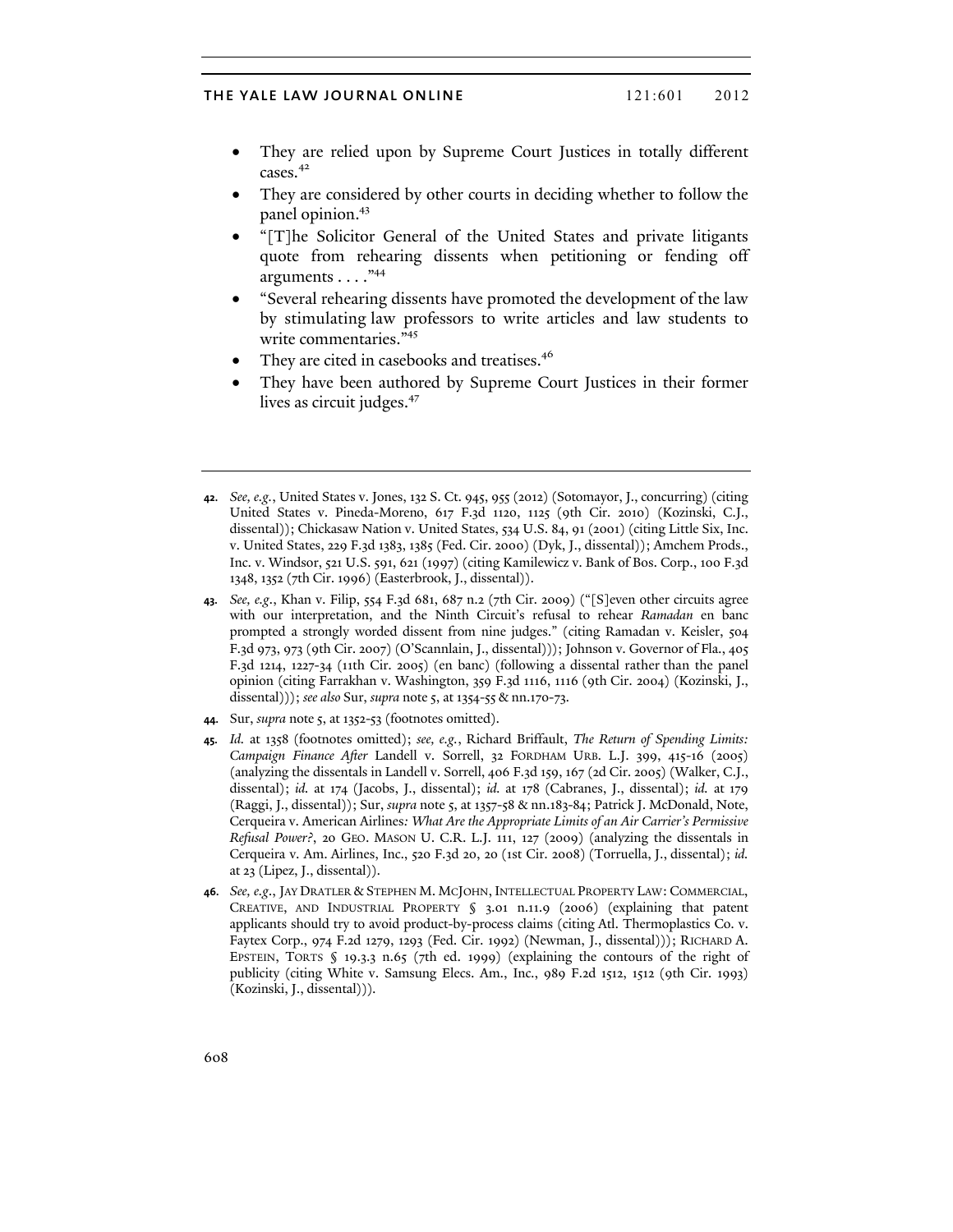- They are cited by Congress.<sup>48</sup>
- They come up at confirmation hearings.<sup>49</sup>
- $\bullet$  They are the subject of commentary by the press,<sup>50</sup> are occasionally glorified by Hollywood, $51$  and are routinely blogged about. $52$

In the days when federal courts of appeals were much smaller, en banc activity was relatively rare. This is because most judges participated in a significant number of key decisions, and this usually kept circuit law in line with the views of a majority of the court's active judges. But as courts have grown, outlier panels happen more frequently, commensurately increasing the number of en banc calls. During the course of those internal debates, off-panel judges

- **49.** *See, e.g.*, *Confirmation Hearing on the Nomination of Samuel A. Alito, Jr. To Be an Associate Justice of the Supreme Court of the United States: Hearing Before the S. Comm. on the Judiciary*, 109th Cong. 1257 n.94 (2006) (statement of Goodwin Liu, Assistant Professor of Law at Boalt Hall School of Law) ("Judge Alito dissented from the denial of rehearing *en banc* in another *Batson* case . . . ." (emphasis omitted) (referencing Simmons v. Beyer, 44 F.3d 1160, 1176 (3d Cir. 1995) (Greenberg, J., dissental, with Alito, J., joining)); *Confirmation Hearing on the Nomination of John G. Roberts, Jr. To Be Chief Justice of the United States: Hearing Before the S. Comm. on the Judiciary*, 109th Cong. 778-79 (2005) (statement of Carol M. Browner, EPA Administrator, 1993-2001) ("While Judge Roberts' dissenting opinion . . . is not definitive as to his position on the Commerce Clause power or on the Endangered Species Act, it is certainly worth noting that he rejected the . . . panel's unanimous opinion which specifically rejected a claim that Congress lacked the Commerce Clause authority to protect the 'hapless toad.'" (quoting *Rancho Viejo*, 334 F.3d at 1160 (Roberts, J., dissental))).
- **50.** *See, e.g*., Adam Cohen, *The Government Can Use GPS To Track Your Moves*, TIME, Aug. 25, 2010, h[ttp://ww](http://www.)[w.](www.)time.com/time/magazine/article/0,9171,2015765,00.html (discussing United States v. Pineda-Moreno, 617 F.3d 1120, 1125 (9th Cir. 2010) (Kozinski, C.J., dissental)).
- **51.** *See, e.g.*, CLAIMING THE TITLE: GAY OLYMPICS ON TRIAL (Aquarius Media 2009).
- **52.** *See, e.g.*, Jonathan H. Adler, Atkins *and Double Jeopardy*, VOLOKH CONSPIRACY (Aug. 14, 2008, 9:42 AM), <http://volokh.com/2008/08/14/a>tkins-and-double-jeopardy (discussing the opinion and dissental in Bies v. Bagley, 519 F.3d 324 (6th Cir. 2008)).

**<sup>47.</sup>** *See, e.g.*, Rancho Viejo, LLC v. Norton, 334 F.3d 1158, 1160 (D.C. Cir. 2003) (Roberts, J., dissental); Koehler v. Bank of Berm. (N.Y.) Ltd., 229 F.3d 187, 187 (2d Cir. 2000) (Sotomayor, J., dissental); Artway v. Att'y Gen. of N.J., 83 F.3d 594, 595 (3d Cir. 1996) (Alito, J., dissental); Fin. Inst. Emps. of Am., Local 1182 v. NLRB, 750 F.2d 757, 757-58 (9th Cir. 1984) (Kennedy, J., dissental); Goldman v. Sec'y of Def., 739 F.2d 657, 660 (D.C. Cir. 1984) (Ginsburg, J., dissental); Chaney v. Heckler, 724 F.2d 1030, 1030 (D.C. Cir. 1984) (Scalia, J., dissental).

**<sup>48.</sup>** *See, e.g.*, H.R. REP. NO. 102-836, at 8 n.27 (1992), *reprinted in* 1992 U.S.C.C.A.N. 2553, 2560 n.27 (analyzing the need to amend the Copyright Act to overturn two Second Circuit decisions (citing New Era Pub'ns Int'l, APS v. Henry Holt & Co., 884 F.2d 659, 662 (2d Cir. 1989) (Newman, J., dissental))); S. REP. NO. 98-357, at 19 n.55, 36 n.138 (1984), *reprinted in* 1984 U.S.C.C.A.N. 2348, 2365 n.55, 2382 n.138 (discussing the need for legislation to protect religious expression in public schools (quoting Lubbock Civil Liberties Union v. Lubbock Indep. Sch. Dist., 680 F.2d 424, 426 (5th Cir. 1982) (Reavley, J., dissental))).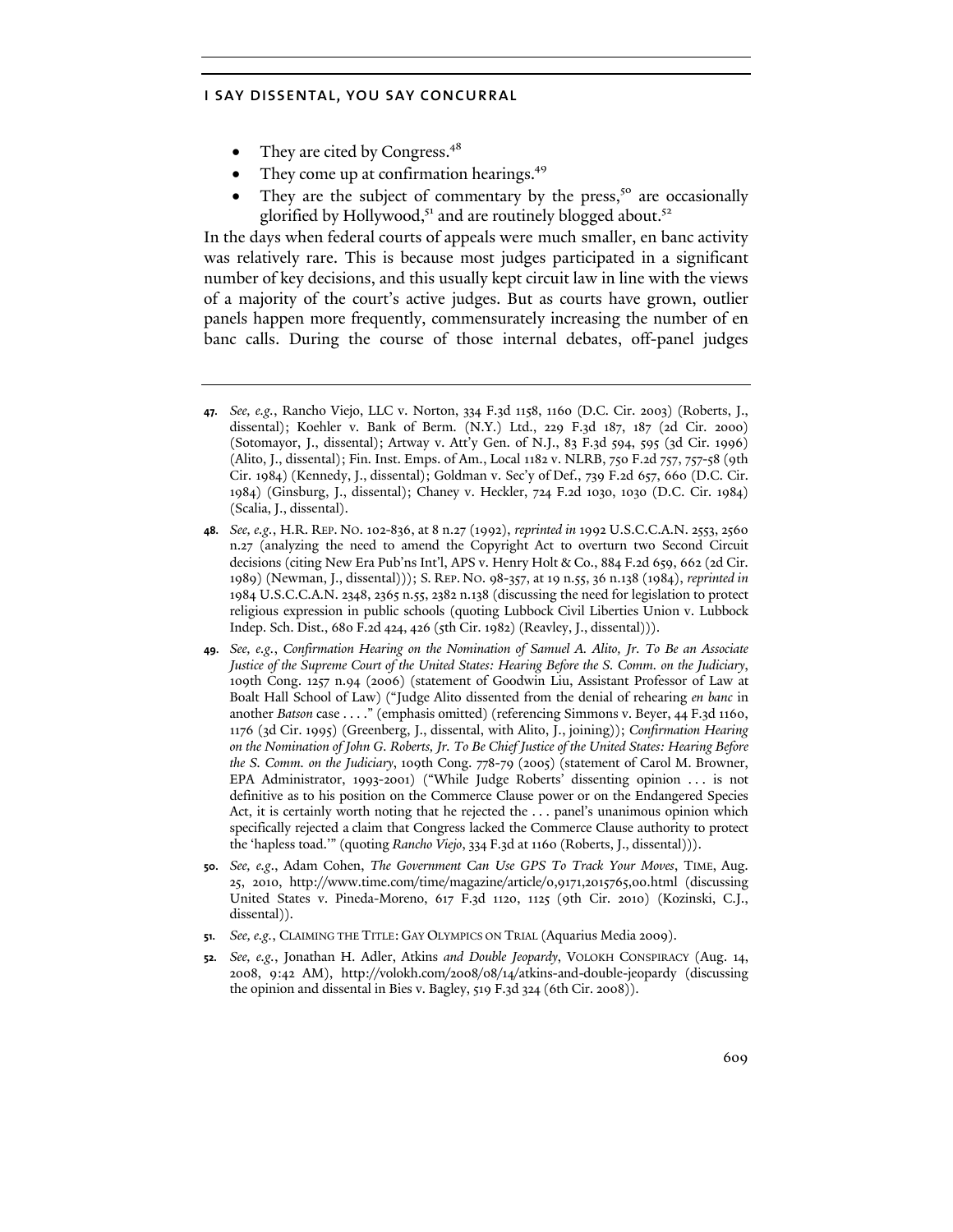#### the yale law journal online 121:601 2012

develop views—often strong and considered views—as to how the case should be decided. Those views might coincide with the ones expressed in the panel opinion, dissent, or concurrence, or they may be quite different.<sup>53</sup>

Judge Pooler is certainly right that dissentals are "advisory opinions," in the sense that they do not bind courts or litigants, but the same can be said of every dissent and most concurrences ever written. It can also be said for the many other sources of inspiration and guidance courts look to, such as decisions by courts of coordinate or inferior jurisdiction, restatements, treatises, law review articles, biblical references, the Talmud, the Koran, Roman law, Hammurabi's Code, the Napoleonic Code, Gratian's Decretum, Saint Thomas Aquinas, Sun Tzu, and decisions of various international tribunals—to name just a few. Dissentals and concurrals fall comfortably within Bryan Garner's definition of persuasive precedent.<sup>54</sup>

In addition to enriching the law, dissentals give judges an opportunity to focus public scrutiny on a particular case. The fact that a number of appellate judges took pains to voice their public disagreement with an opinion of their court is significant. It no doubt increases the likelihood of certiorari review<sup>55</sup> and stimulates change through the political process.<sup>56</sup>

Majority opinions are hardly sitting ducks for the criticism dissentals may heap on them. If a panel majority finds that a dissental scores some valid points, it can modify its opinion to eliminate the problem, something that happens regularly in the Ninth Circuit. Indeed, fear that internal criticisms will be taken public often causes judges to moderate outlier opinions so as to present a smaller target for public criticism and possible certiorari. One of us (yes, the hot one) is even aware of a case where the panel withdrew its opinion and reversed the result, after winning the en banc vote, in the teeth of a

**<sup>53.</sup>** *See, e.g*., Abebe v. Mukasey, 554 F.3d 1203, 1204 (9th Cir. 2009) (en banc) (per curiam); *id.* at 1208 (Clifton, J., concurring in the judgment); *id.* at 1213 (Thomas, J., dissenting); Abebe v. Holder, 577 F.3d 1113, 1113 (9th Cir. 2009) (Berzon, J., dissental).

**<sup>54.</sup>** BRYAN A. GARNER, A DICTIONARY OF MODERN LEGAL USAGE 680-81 (2d ed. 1995).

**<sup>55.</sup>** *See, e.g.*, Ashcroft v. al-Kidd, 131 S. Ct. 2074, 2080 (2011) (reversing the panel and noting that "eight judges dissented from the denial of rehearing en banc" (citing al-Kidd v. Ashcroft, 598 F.3d 1129, 1137 (9th Cir. 2010) (O'Scannlain, J., dissental); and *id.* at 1142 (Gould, J., dissental))); Crawford v. Marion Cnty. Election Bd., 553 U.S. 181, 188 (2008) ("Four judges voted to grant a petition for rehearing en banc. . . . Because we agreed with their assessment of the importance of these cases, we granted certiorari." (citing Crawford v. Marion Cnty. Election Bd., 484 F.3d 436, 437 (7th Cir. 2007) (Wood, J., dissental))).

**<sup>56.</sup>** *See, e.g.*, H.R. REP. NO. 102-836, at 8 n.27 (1992), *reprinted in* 1992 U.S.C.C.A.N. 2553, 2560 n.27 (citing New Era Pub'ns Int'l, APS v. Henry Holt & Co., 884 F.2d 659, 662 (2d Cir. 1989) (Newman, J., dissental)).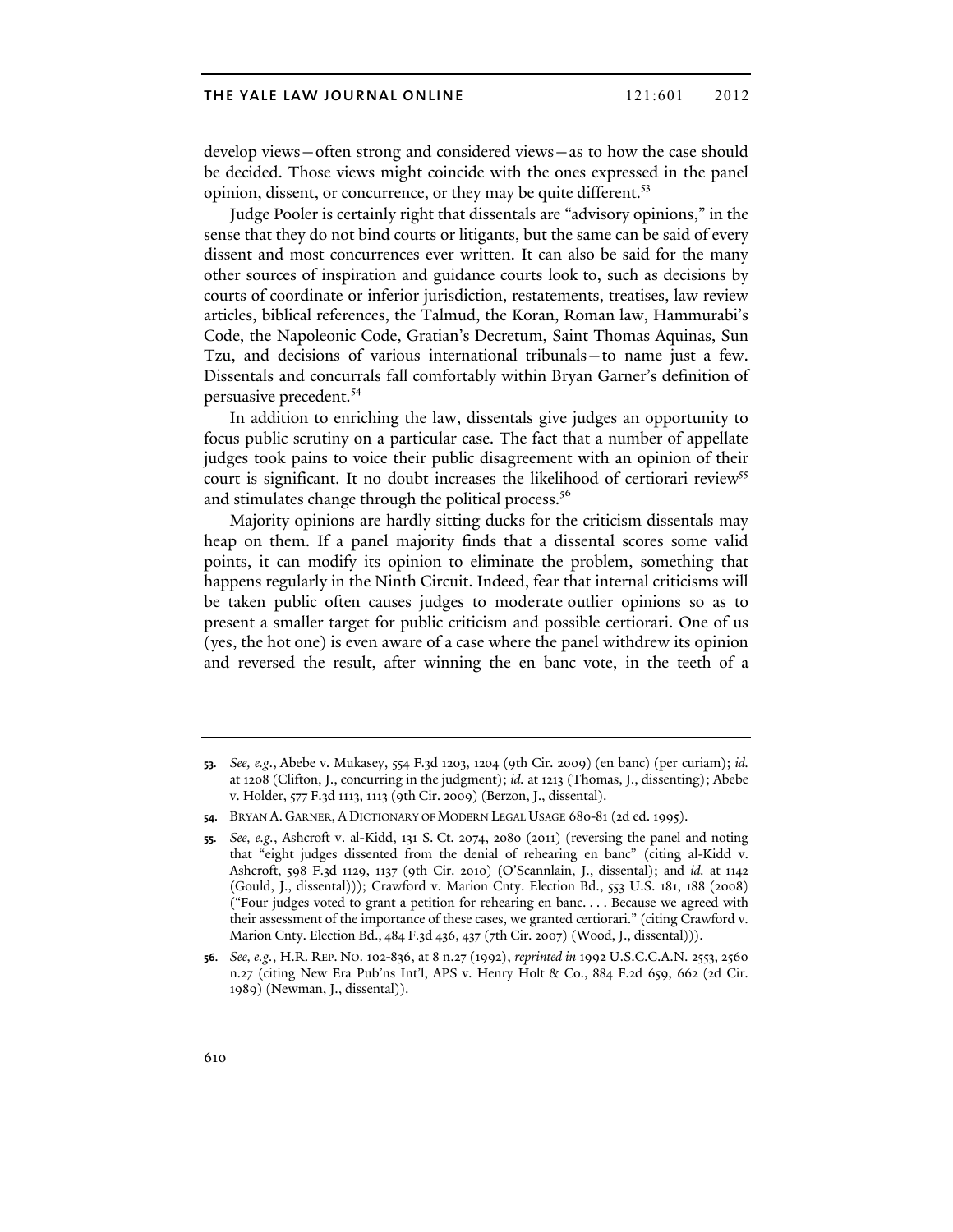stinging dissental. And, of course, judges who think the dissental is wrong or unfair can file a concurral.<sup>57</sup> Not that it always helps.<sup>58</sup>

Dissentals don't create a substantial additional burden on the judiciary. It's easy to convert an en banc call to a dissental and an en banc opposition to a concurral. Moreover, if a dissental levels fair criticisms that the panel opinion does not answer, the opinion ought to be amended to take the new arguments into account. The law and the parties will suffer if panel majorities fail to modify their opinions in the teeth of cogent criticism. And if the panel believes that the opinion already meets all legitimate criticism, it should be content to leave well enough alone.

Finally, there seem to be judges who believe that some dissentals are legitimate while others are not. For example, Judge Berzon once argued that dissentals "pose a dilemma for those who believe the original opinion correct," give "a distorted presentation of the issues," and create "the impression of rampant error in the original panel opinion." <sup>59</sup> She has nonetheless filed her fair share of dissentals.<sup>60</sup> Even Judge Friendly jumped on the dissental bandwagon.<sup>61</sup> We've read many dissentals, long and short, and see no principled way of distinguishing those that work "particular mischief" from those that are swell.<sup>62</sup>

\* \* \*

"Cases arguably warranting en banc review are those in which the stakes are unusually high or the law is especially unclear."<sup>63</sup> It does honor to the law,

**59.** *Defenders of Wildlife*, 450 F.3d at 402 (Berzon, J., concurral).

- **61.** Chasins v. Smith, Barney & Co., 438 F.2d 1167, 1174 (2d Cir. 1970) (Friendly, J., dissental).
- **62.** A category into which Judge Pooler would presumably lump her own dissentals. *See, e.g*., Rosario v. Ercole, 617 F.3d 683, 688 (2d Cir. 2010) (Pooler, J., dissental); United States v. Fell, 571 F.3d 264, 295 (2d Cir. 2009) (Pooler, J., dissental).
- **63.** Sur, *supra* note 5, at 1318.

**<sup>57.</sup>** Judge Friendly filed a concurral in *United States v. New York, New Haven & Hartford Railroad*, 276 F.2d 525, 553 (2d Cir. 1960) (Friendly, J., concurral), and Judge Clark referred to it as a "counterdissent," *id.* at 549 (Clark, J., dissental). We believe "concurral" more accurately describes an opinion concurring in the denial of rehearing en banc.

**<sup>58.</sup>** *See, e.g.*, *al-Kidd*, 598 F.3d at 1130 (Smith, J., concurral), *rev'd*, 131 S. Ct. 2074; Defenders of Wildlife v. EPA, 450 F.3d 394, 402 (9th Cir. 2006) (Berzon, J., concurral), *rev'd*, 551 U.S. 644, 673 (2007).

**<sup>60.</sup>** *See, e.g.*, Abebe v. Holder, 577 F.3d 1113, 1113 (9th Cir. 2009) (Berzon, J., dissental); Molski v. Evergreen Dynasty Corp., 521 F.3d 1215, 1216 (9th Cir. 2008) (Berzon, J., dissental); S. Or. Barter Fair v. Jackson Cnty., 401 F.3d 1124, 1124 (9th Cir. 2005) (Berzon, J., dissental).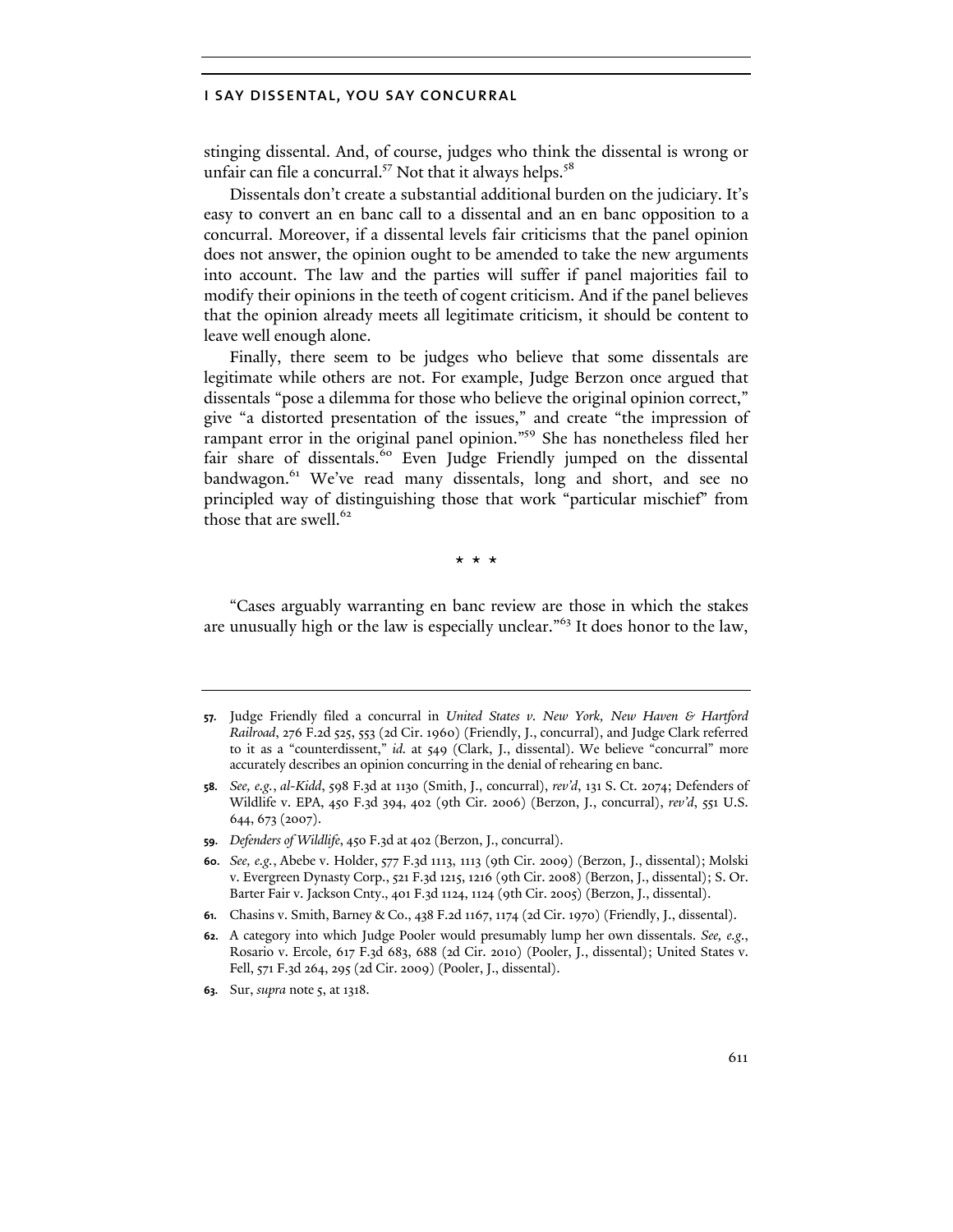promotes justice, and serves the interests of an informed public when citizens learn that appellate judges have given difficult and important cases exacting scrutiny—not just one judge or even the three-judge panel, but an entire court of appeals.

As Judge Clark put it in the case that started out this essay, "I do believe the court gains standing by encouraging free and thorough canvassing of these issues without the deadening influence of constraining restrictions."<sup>64</sup> Dissentals are here to stay. Get over it.

*Alex Kozinski is the Chief Judge of the United States Court of Appeals for the Ninth Circuit and a longtime dissentaler.* See, e.g.*, Int'l Olympic Comm. v. S.F. Arts & Athletics, 789 F.2d 1319, 1320 (9th Cir. 1986),* spurned by *483 U.S. 522 (1987).*

*James Burnham is a former law clerk to Chief Judge Kozinski who survived his two-year clerkship from June 2009 to June 2010, but just keeps coming back for more. The views herein do not necessarily reflect the views of James's current employer, Jones Day, on the merits of dissentals or concurrals (or anything else).*

Preferred citation: Alex Kozinski & James Burnham, *I Say Dissental, You Say Concurral*, 121 YALE L.J. ONLINE 601 (2012), http://yalelawjournal.org/ 2012/04/10/kozinski&burnham.html.

**<sup>64.</sup>** United States v. N.Y., New Haven & Hartford R.R., 276 F.2d 525, 549 (2d Cir. 1960) (Clark, J., dissental).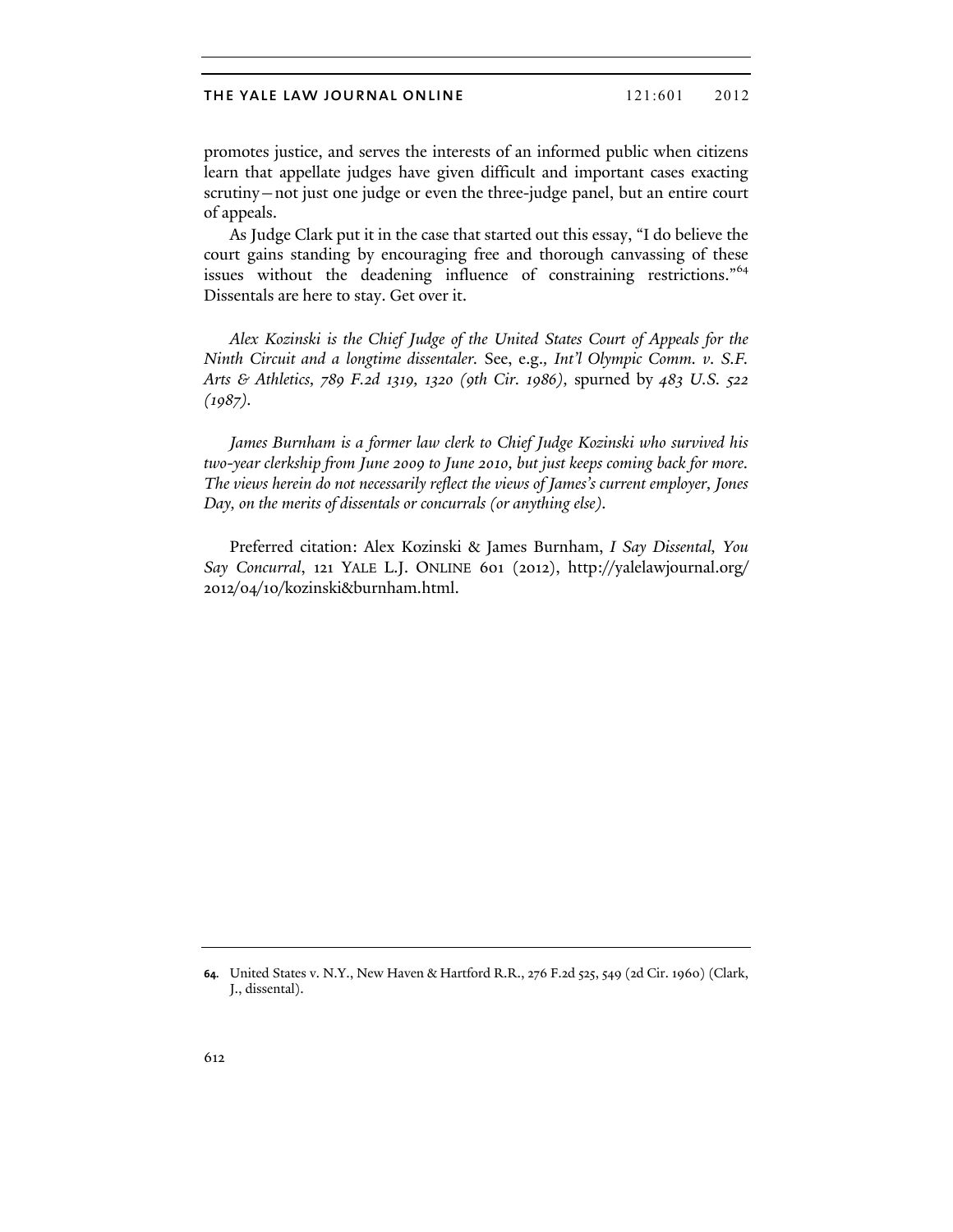#### **appendix a**

Supreme Court Justices Who Have Authored Certsents Since 1970

| Justice       | <b>Certsent Example</b>                                                                  |
|---------------|------------------------------------------------------------------------------------------|
| Alito         | Harper v. Maverick Recording Co., 131 S. Ct. 590, 590 (2010)                             |
| <b>Black</b>  | Eilers v. Hercules, Inc., 403 U.S. 937, 937 (1971)                                       |
| Blackmun      | Lawson v. Dixon, 510 U.S. 1171, 1171 (1994)                                              |
| Brennan       | Trapper v. North Carolina, 451 U.S. 997, 997 (1981)                                      |
| <b>Breyer</b> | Office of the President v. Office of the Indep. Counsel, 525 U.S.<br>996, 996 (1998)     |
| Burger        | Russell v. Catherwood, 399 U.S. 936, 936 (1970)                                          |
| Douglas       | Shumar v. United States, 423 U.S. 879, 879 (1975)                                        |
| Ginsburg      | Padilla v. Hanft, 547 U.S. 1062, 1064 (2006)                                             |
| Harlan        | Wiseman v. Massachusetts, 398 U.S. 960, 960 (1970)                                       |
| Kagan         | None <sup>65</sup>                                                                       |
| Kennedy       | Trans Union LLC v. FTC, 536 U.S. 915, 915 (2002)                                         |
| Marshall      | McCray v. New York, 461 U.S. 961, 963 (1983)                                             |
| O'Connor      | Nw. Airlines, Inc. v. Duncan, 531 U.S. 1058, 1058 (2000)                                 |
| Powell        | Shell Oil Co. v. Dep't of Energy, 450 U.S. 1024, 1024 (1981)                             |
| Rehnquist     | Huch v. United States, 439 U.S. 1007, 1007 (1978)                                        |
| Roberts       | Virginia v. Harris, 130 S. Ct. 10, 10 (2009)                                             |
| Scalia        | Concrete Works of Colo., Inc. v. City and Cnty. of Denver, 540<br>U.S. 1027, 1027 (2003) |
| Sotomayor     | Williams v. Hobbs, 131 S. Ct. 558, 558 (2010)                                            |

**<sup>65.</sup>** Although Justice Kagan has never authored a certsent, she joined Justice Sotomayor's certsent in *Buck v. Thaler*, 132 S. Ct. 32, 35 (2011) (Sotomayor, J., certsent).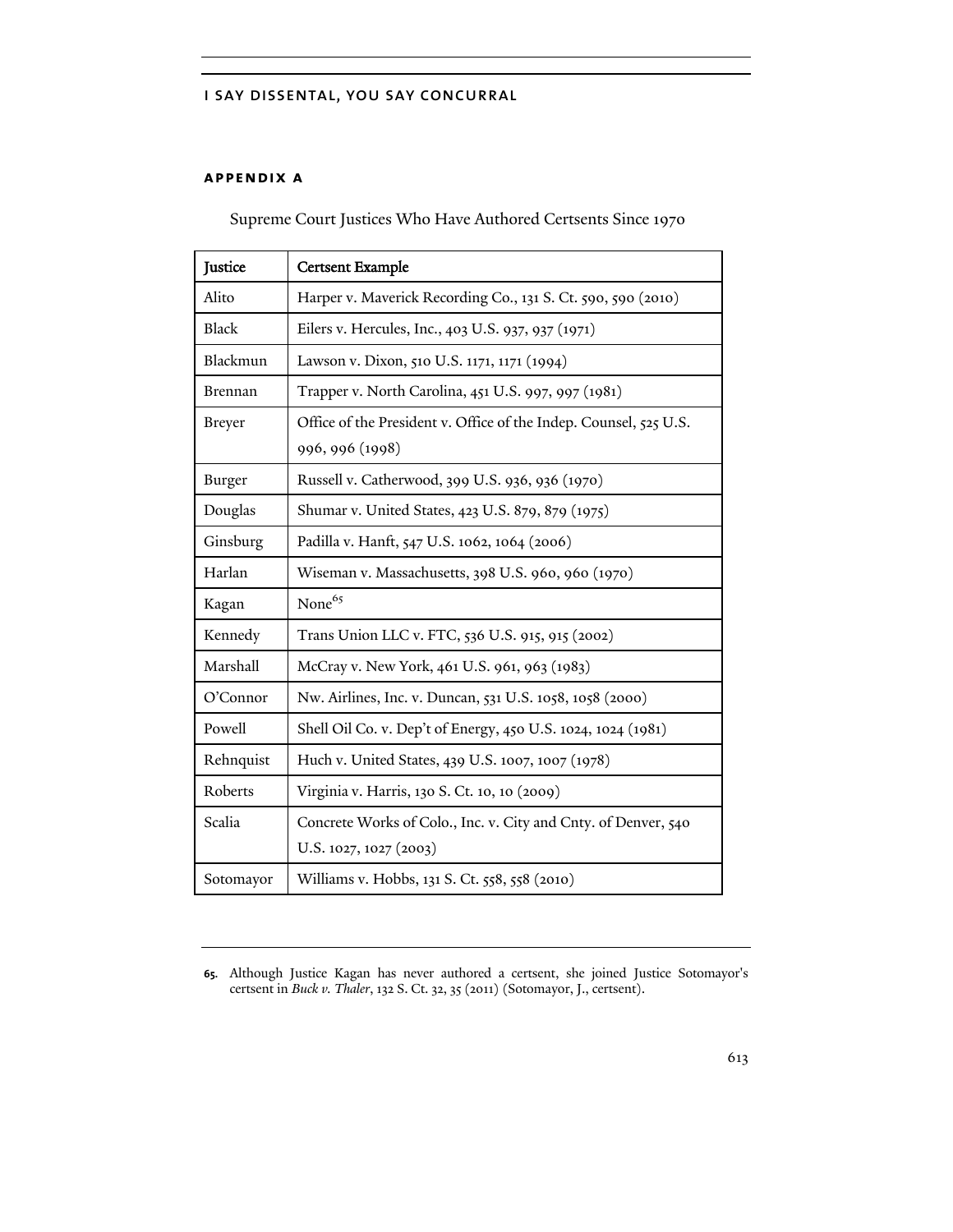| Souter         | Durden v. California, 531 U.S. 1184, 1184 (2001)             |
|----------------|--------------------------------------------------------------|
| <b>Stevens</b> | None                                                         |
| Stewart        | Drake v. Zant, 449 U.S. 999, 1001 (1980)                     |
| <b>Thomas</b>  | Borgner v. Fla. Bd. of Dentistry, 537 U.S. 1080, 1080 (2002) |
| White          | Kennedy v. United States, 469 U.S. 965, 965 (1984)           |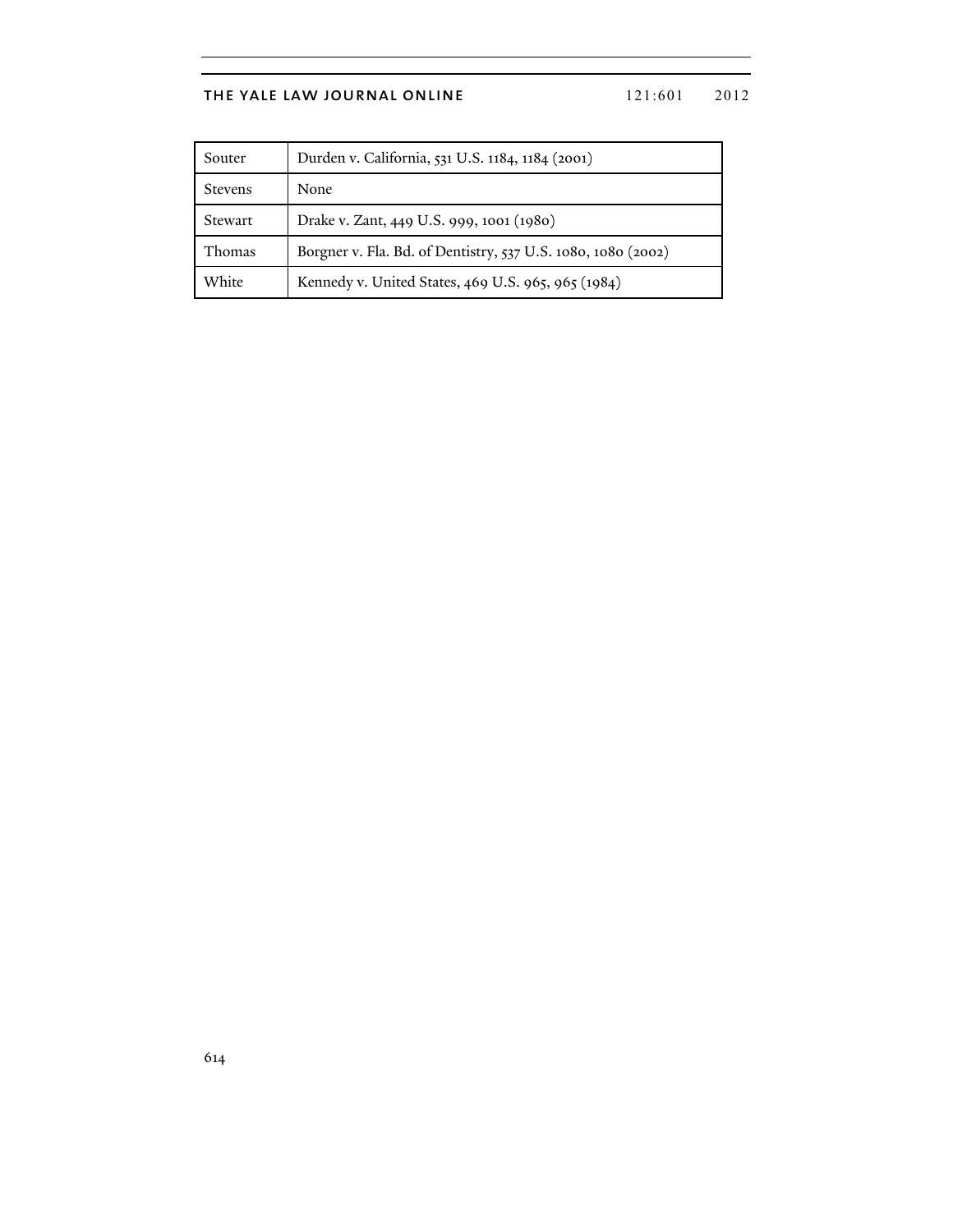#### **appendix b**

| Year | Case                                                    | Judge(s)      |
|------|---------------------------------------------------------|---------------|
| 1943 | Crutchfield v. United States, 142 F.2d 170, 177         | Denman        |
| 1949 | Independence Lead Mines Co. v. Kingsbury, 175 F.2d      | Denman        |
|      | 983, 992                                                |               |
| 1949 | Alexander v. United States, 173 F.2d 867, 868           | Denman        |
| 1952 | W. Pac. R.R. v. W. Pac. R.R., 197 F.2d 994, 1012, 1016, | Denman, Fee   |
|      | 1020                                                    |               |
| 1952 | Bradley Mining Co. v. Boice, 198 F.2d 790, 791          | Pope          |
| 1955 | Ly Shew v. Dulles, 219 F.2d 413, 416                    | Denman        |
| 1956 | Strand v. Schmittroth, 235 F.2d 756, 756                | Chambers      |
| 1956 | Chessman v. Teets, 239 F.2d 205, 221                    | Denman        |
| 1967 | Lenske v. United States, 383 F.2d 20, 30                | Chambers      |
| 1971 | Lee Fook Chuey v. INS, 439 F.2d 244, 251                | Carter        |
| 1971 | United States v. Hayden, 445 F.2d 1365, 1380            | Jertberg      |
| 1971 | Munoz v. U.S. Dist. Court for Cent. Dist. of Cal., 446  | Chambers,     |
|      | F.2d 434, 436-37                                        | Trask, Carter |
| 1972 | Struck v. Sec'y of Def., 460 F.2d 1372, 1378            | Duniway       |
| 1973 | Naughten v. Cupp, 476 F.2d 845, 847                     | Chambers      |
| 1973 | United States v. Springer, 478 F.2d 43, 46              | Chambers      |
| 1973 | Lau v. Nichols, 483 F.2d 791, 805                       | Hufstedler    |
| 1973 | United States v. Price, 484 F.2d 485, 485               | Wallace       |
| 1973 | Plazola v. United States, 487 F.2d 157, 158             | Hufstedler    |
| 1973 | United States v. Hoctor, 487 F.2d 270, 272              | Carter        |
| 1974 | Adams v. S. Cal. First Nat'l Bank, 492 F.2d 324, 340    | Hufstedler    |
| 1975 | MacCollom v. United States, 511 F.2d 1116, 1125         | Wallace       |

**<sup>66.</sup>** This list is current as of December 22, 2011.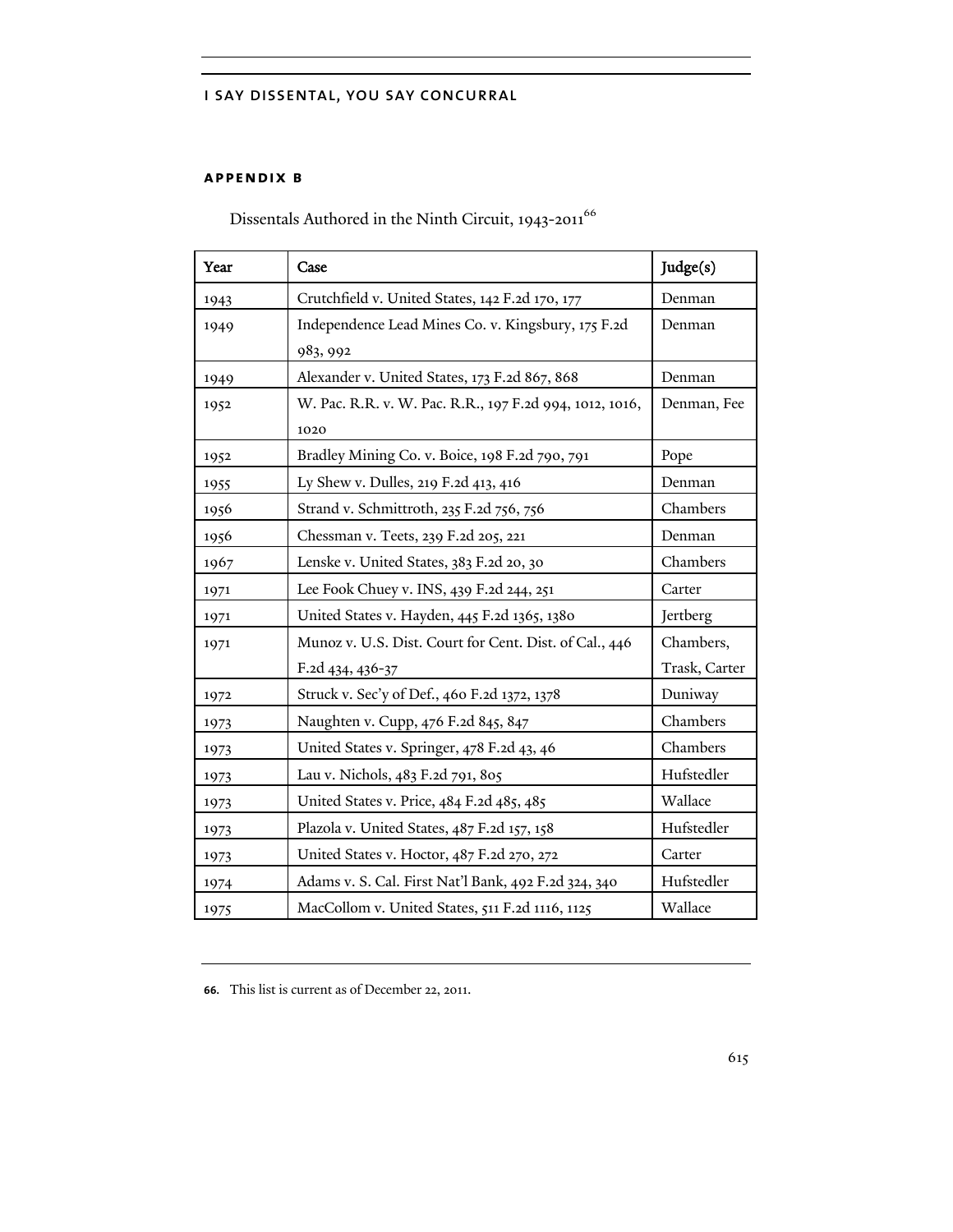| 1975 | McDonnell Douglas Corp. v. U.S. Dist. Court for         | Chambers     |
|------|---------------------------------------------------------|--------------|
|      | Cent. Dist. of Cal., 523 F.2d 1083, 1087                |              |
| 1976 | Wilson v. United States, 534 F.2d 130, 134              | Hufstedler   |
| 1976 | United States v. Scully, 546 F.2d 255, 271              | Hufstedler   |
| 1976 | United States v. Ryan, 548 F.2d 782, 792                | Hufstedler   |
| 1976 | United States v. Pacheco-Ruiz, 549 F.2d 1204, 1206      | Chambers,    |
|      |                                                         | Trask        |
| 1980 | United States v. Penn, 647 F.2d 876, 889-90             | B. Fletcher, |
|      |                                                         | Pregerson,   |
|      |                                                         | Ferguson     |
| 1981 | Miller v. Rumsfeld, 647 F.2d 80, 80                     | Boochever,   |
|      |                                                         | Norris       |
| 1981 | United States v. Goodheim, 664 F.2d 754, 756            | Sneed        |
| 1982 | William Inglis & Sons Baking Co. v. ITT Cont'l          | Wallace      |
|      | Baking Co., 668 F.2d 1014, 1060                         |              |
| 1982 | Ford Motor Co. v. FTC, 673 F.2d 1008, 1010              | Reinhardt    |
| 1983 | United States v. Harvey, 711 F.2d 144, 144              | Kennedy      |
| 1983 | Jerry T. O'Brien, Inc. v. SEC, 719 F.2d 300, 300        | Kennedy      |
| 1984 | Students of Cal. Sch. for the Blind v. Honig, 745 F.2d  | Sneed        |
|      | 582, 582                                                |              |
| 1984 | Fin. Inst. Emps. of Am., Local 1182 v. NLRB, 750 F.2d   | Kennedy,     |
|      | 757, 757-58                                             | Norris       |
| 1985 | Levine v. U.S. Dist. Court for Cent. Dist. of Cal., 775 | Norris       |
|      | F.2d 1054, 1055                                         |              |
| 1986 | Int'l Olympic Comm. v. S.F. Arts & Athletics, 789 F.2d  | Kozinski     |
|      | 1319, 1320                                              |              |
| 1986 | United States v. Claiborne, 790 F.2d 1355, 1356         | Kozinski     |
| 1986 | Saldana v. INS, 793 F.2d 222, 222                       | Sneed        |
| 1986 | Cubanski v. Heckler, 794 F.2d 540, 540                  | Kozinski     |
| 1986 | Christian Sci. Reading Room Jointly Maintained v.       | Norris       |
|      | City and Cnty. of S.F., 807 F.2d 1466, 1467             |              |
|      |                                                         |              |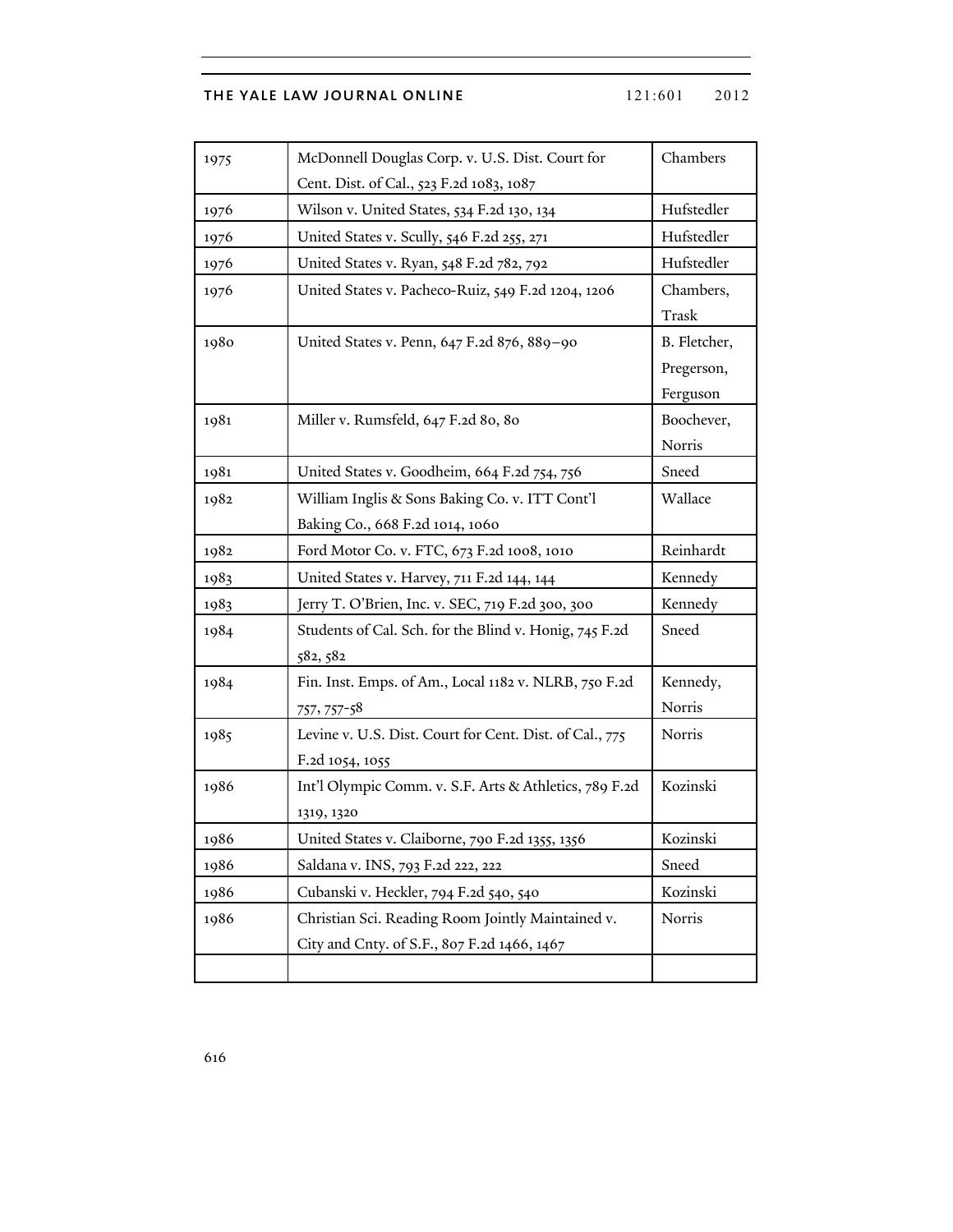| 1987 | Golden Eagle Distrib. Corp. v. Burroughs Corp., 809<br>F.2d 584, 584      | Noonan                               |
|------|---------------------------------------------------------------------------|--------------------------------------|
| 1987 | Pangilinan v. INS, 809 F.2d 1449, 1450                                    | Kozinski                             |
| 1987 | Sw. Marine, Inc. v. Campbell Indus., 811 F.2d 501, 502                    | Noonan                               |
| 1987 | Hall v. City of Santa Barbara, 833 F.2d 1270, 1282                        | Schroeder                            |
| 1988 | Duro v. Reina, 860 F.2d 1463, 1463                                        | Kozinski                             |
| 1988 | Gutierrez v. Mun. Court of Se. Judicial Dist., 861 F.2d<br>1187, 1188     | Kozinski                             |
| 1989 | United States v. Cunningham, 890 F.2d 199, 200                            | O'Scannlain                          |
| 1990 | United States v. Phelps, 895 F.2d 1281, 1282                              | Kozinski                             |
| 1990 | High Tech Gays v. Def. Indus. Sec. Clearance Office,<br>909 F.2d 375, 376 | Canby                                |
| 1990 | McGuire v. Estelle, 919 F.2d 578, 578                                     | Kozinski                             |
| 1991 | Cammack v. Waihee, 944 F.2d 466, 467, 472                                 | Reinhardt,<br>Pregerson,<br>Kozinski |
|      |                                                                           |                                      |
| 1991 | Love v. United States, 944 F.2d 632, 633                                  | O'Scannlain                          |
| 1991 | Nichols v. McCormick, 946 F.2d 695, 696                                   | Norris                               |
| 1991 | Creech v. Arave, 947 F.2d 873, 888                                        | Trott                                |
| 1991 | Richmond v. Lewis, 948 F.2d 1473, 1492                                    | Pregerson                            |
| 1991 | Harris v. Vasquez, 949 F.2d 1497, 1539                                    | Reinhardt                            |
| 1992 | McCalden v. Cal. Library Ass'n, 955 F.2d 1214, 1226,                      | Kozinski,                            |
|      | 1231, 1237                                                                | Reinhardt,<br>Noonan                 |
| 1992 | Greenawalt v. Ricketts, 961 F.2d 1457, 1457                               | Schroeder,<br>Reinhardt              |
| 1992 | Klarfeld v. United States, 962 F.2d 866, 866                              | Kozinski                             |
| 1992 | United States v. Goland, 977 F.2d 1359, 1359                              | Pregerson                            |
| 1992 | Mata v. Ricketts, 981 F.2d 397, 399                                       | Norris                               |
| 1993 | Elder v. Holloway, 984 F.2d 991, 992, 1000                                | Kozinski,<br>Reinhardt               |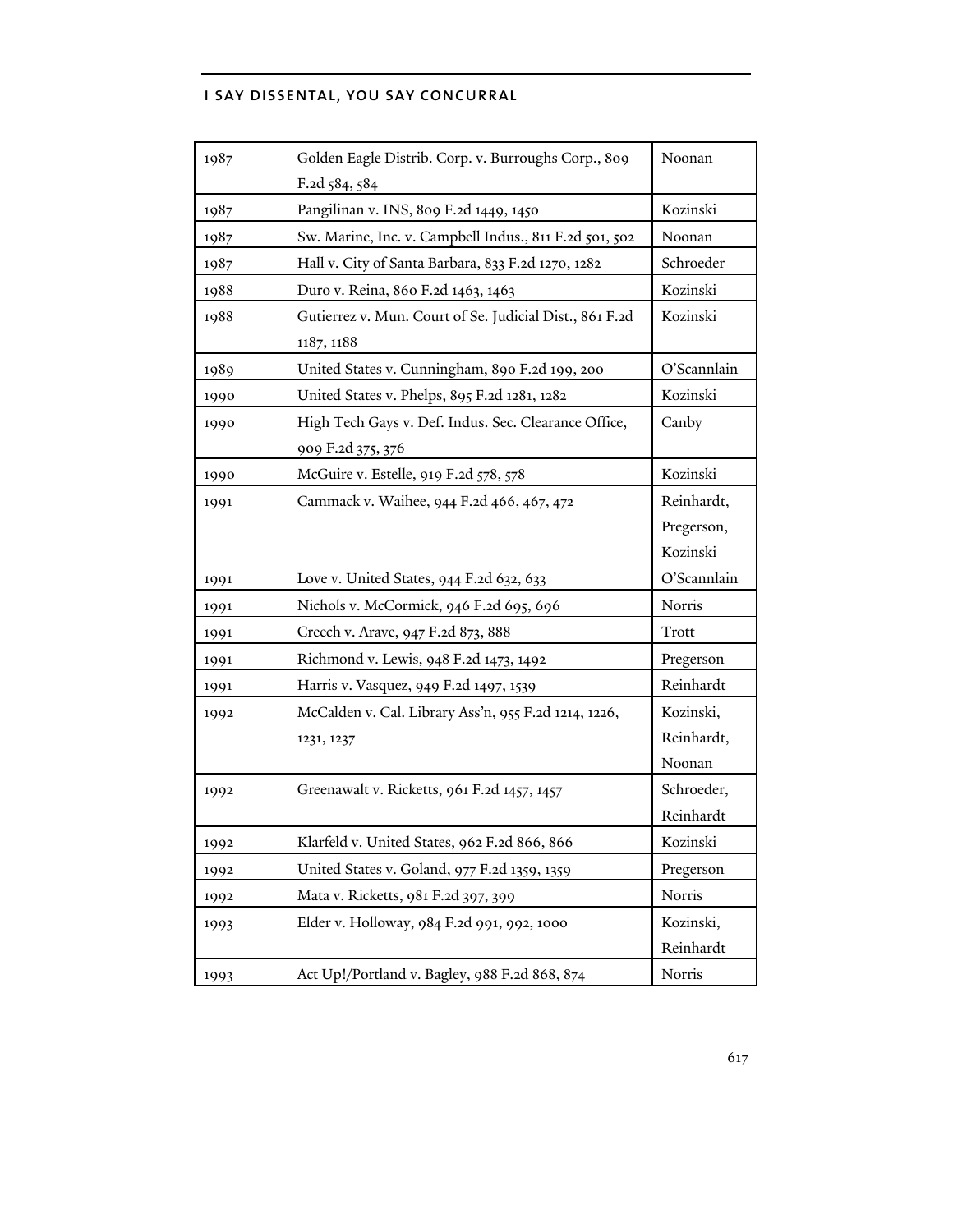| 1993 | White v. Samsung Elecs. Am., Inc., 989 F.2d 1512, 1512                    | Kozinski                  |
|------|---------------------------------------------------------------------------|---------------------------|
| 1993 | Estate of Reynolds v. Martin, 994 F.2d 690, 690                           | Beezer                    |
| 1993 | Brewer v. Lewis, 997 F.2d 550, 550                                        | Reinhardt                 |
| 1993 | United States v. Lopez-Vasquez, 1 F.3d 751, 756                           | O'Scannlain               |
| 1993 | United States v. Koon, 6 F.3d 561, 565, 568                               | Reinhardt,<br>Kozinski    |
| 1993 | Garcia v. Spun Steak Co., 13 F.3d 296, 296                                | Reinhardt                 |
| 1994 | Fetterly v. Paskett, 15 F.3d 1472, 1472                                   | Kozinski                  |
| 1994 | United States v. Weitzenhoff, 35 F.3d 1275, 1293                          | Kleinfeld                 |
| 1995 | United States v. Koon, 45 F.3d 1303, 1304, 1310                           | Reinhardt,<br>O'Scannlain |
| 1995 | United States v. \$405,089.23 U.S. Currency, 56 F.3d<br>41, 42            | Rymer                     |
| 1995 | Moran v. Godinez, 57 F.3d 690, 691                                        | Pregerson                 |
| 1995 | Walker v. S.F. Unified Sch. Dist., 62 F.3d 300, 301                       | Reinhardt                 |
| 1995 | Rumsey Indian Rancheria of Wintun Indians v.                              | Canby                     |
|      | Wilson, 64 F.3d 1250, 1252                                                |                           |
| 1996 | In re Extradition of Smyth, 72 F.3d 1433, 1433, 1438                      | Noonan,<br>Reinhardt      |
| 1996 | Nw. Envtl. Advocates v. City of Portland, 74 F.3d 945,<br>946             | O'Scannlain               |
| 1996 | Compassion in Dying v. Washington, 85 F.3d 1440,<br>1440, 1446            | O'Scannlain,<br>Trott     |
| 1996 | Roulette v. City of Seattle, 97 F.3d 300, 311                             | Pregerson,<br>Norris      |
| 1997 | Espinoza-Gutierrez v. Smith, 109 F.3d 551, 551                            | Kozinski                  |
| 1997 | Finley v. Nat'l Endowment for the Arts, 112 F.3d 1015,<br>1016            | O'Scannlain               |
| 1997 | Guam Soc'y of Obstetricans & Gynecologists v. Ada,<br>113 F.3d 1089, 1090 | O'Scannlain               |
| 1997 | Coal. for Econ. Equity v. Wilson, 122 F.3d 692, 711-12                    | Schroeder,<br>Norris      |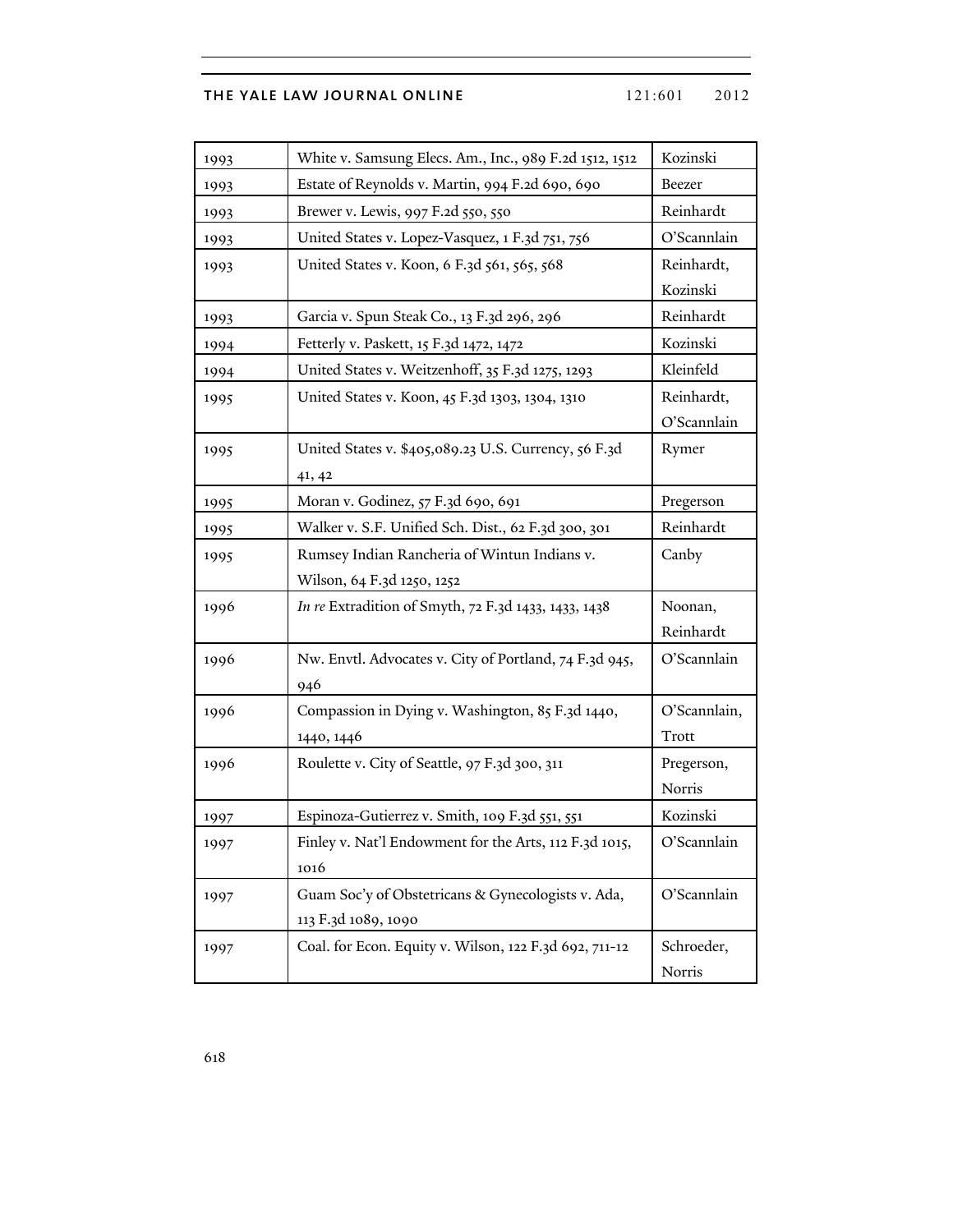| 1997 | Am.-Arab Anti-Discrimination Comm. v. Reno, 132<br>F.3d 531, 532                                  | O'Scannlain           |
|------|---------------------------------------------------------------------------------------------------|-----------------------|
| 1998 | Rendish v. City of Tacoma, 134 F.3d 1389, 1389                                                    | Reinhardt             |
| 1998 | San Antonio Cmty. Hosp. v. S. Cal. Dist. Council of<br>Carpenters Local 1506, 137 F.3d 1090, 1090 | Reinhardt             |
| 1998 | Monterey Mech. Co. v. Wilson, 138 F.3d 1270, 1273,<br>1280                                        | Reinhardt,<br>Hawkins |
| 1998 | United States v. Parker, 146 F.3d 696, 697                                                        | Reinhardt             |
| 1998 | Scott v. Ross, 151 F.3d 1247, 1248                                                                | Kozinski              |
| 1998 | Holmes v. Cal. Army Nat. Guard, 155 F.3d 1049, 1050                                               | Pregerson             |
| 1999 | United States v. Harris, 165 F.3d 1277, 1277                                                      | Kozinski              |
| 1999 | United States v. Mussari, 168 F.3d 1141, 1142                                                     | Kozinski              |
| 1999 | United States v. Burdeau, 180 F.3d 1091, 1093                                                     | Kozinski              |
| 1999 | Zimmerman v. Or. Dep't of Justice, 183 F.3d 1161, 1161                                            | Reinhardt             |
| 1999 | Planned Parenthood of S. Az. v. Lawall, 193 F.3d 1042,<br>1043                                    | O'Scannlain           |
| 1999 | In re Silicon Graphics Inc. Sec. Litig., 195 F.3d 521, 522                                        | Reinhardt             |
| 1999 | Wendt v. Host Int'l, Inc., 197 F.3d 1284, 1285                                                    | Kozinski              |
| 2000 | Kleve v. Hill, 202 F.3d 1155, 1155                                                                | Kozinski              |
| 2000 | Rich v. Woodford, 210 F.3d 961, 961, 965                                                          | Reinhardt,            |
|      |                                                                                                   | Kozinski,             |
|      |                                                                                                   | Wardlaw               |
| 2000 | KDM ex rel. WJM v. Reedsport Sch. Dist., 210 F.3d<br>1098, 1099                                   | O'Scannlain           |
| 2000 | Bollard v. Cal. Province of Soc'y of Jesus, 211 F.3d 1331,<br>1331                                | Wardlaw               |
| 2000 | Free Speech Coal. v. Reno, 220 F.3d 1113, 1114                                                    | Wardlaw               |
| 2000 | Tahoe-Sierra Pres. Council, Inc. v. Tahoe Reg'l                                                   | Kozinski              |
|      | Planning Agency, 228 F.3d 998, 999                                                                |                       |
| 2000 | United States v. Stephens, 232 F.3d 746, 747                                                      | O'Scannlain           |
| 2001 | Abovian v. INS, 257 F.3d 971, 971                                                                 | Kozinski              |
| 2001 | United States v. Kaczynski, 262 F.3d 1034, 1034                                                   | Kozinski              |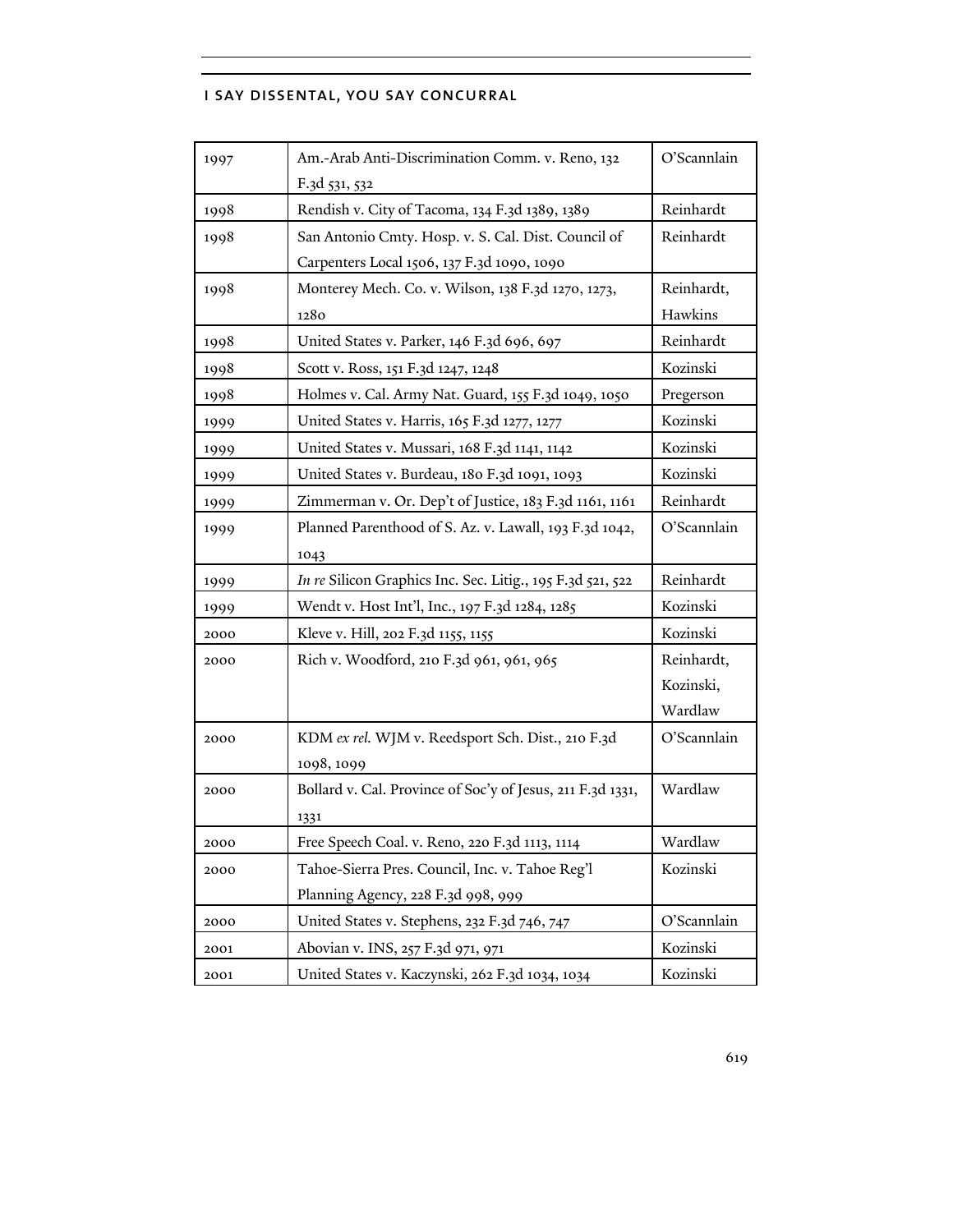| 2001 | United States v. Recio, 270 F.3d 845, 846                 | O'Scannlain  |
|------|-----------------------------------------------------------|--------------|
| 2001 | United States v. Orso, 275 F.3d 1190, 1192                | Trott        |
| 2001 | Anderson v. Calderon, 276 F.3d 483, 483                   | Reinhardt    |
| 2002 | LaVine ex rel. LaVine v. Blaine Sch. Dist., 279 F.3d 719, | Reinhardt,   |
|      | 720                                                       | Kleinfeld    |
| 2002 | United States v. Chavez-Valenzuela, 281 F.3d 897, 897     | O'Scannlain  |
| 2002 | Spears v. Stewart, 283 F.3d 992, 996                      | Reinhardt    |
| 2002 | Douglas v. Cal. Dep't of Youth Auth., 285 F.3d 1226,      | O'Scannlain  |
|      | 1226                                                      |              |
| 2002 | Hason v. Med. Bd. of Cal., 294 F.3d 1166, 1167            | O'Scannlain  |
| 2002 | United States v. Sigmond-Ballesteros, 309 F.3d 545, 545   | Kleinfeld    |
| 2003 | Lawson v. Washington, 319 F.3d 498, 499                   | Berzon       |
| 2003 | Mukhtar v. Cal. State Univ., Hayward, 319 F.3d 1073,      | Reinhardt    |
|      | 1075                                                      |              |
| 2003 | Gentry v. Roe, 320 F.3d 891, 892                          | Kleinfeld    |
| 2003 | Valeria v. Davis, 320 F.3d 1014, 1015                     | Pregerson    |
| 2003 | Winn v. Killian, 321 F.3d 911, 911                        | Kleinfeld    |
| 2003 | Newdow v. U.S. Cong., 328 F.3d 466, 471, 482              | O'Scannlain, |
|      |                                                           | McKeown      |
| 2003 | Silveira v. Lockyer, 328 F.3d 567, 568, 570, 592          | Pregerson,   |
|      |                                                           | Kozinski,    |
|      |                                                           | Kleinfeld,   |
|      |                                                           | Gould        |
| 2003 | Suzuki Motor Corp. v. Consumers Union of U.S., Inc.,      | Kozinski     |
|      | 330 F.3d 1110, 1112                                       |              |
| 2003 | Taniguchi v. Schultz, 332 F.3d 1205, 1206                 | Pregerson    |
| 2003 | Johnson v. California, 336 F.3d 1117, 1117                | Ferguson     |
| 2003 | Vasquez-Lopez v. Ashcroft, 343 F.3d 961, 963              | Berzon       |
| 2003 | Haugen v. Brosseau, 351 F.3d 372, 375                     | Tallman      |
| 2004 | Doe v. Tenet, 353 F.3d 1141, 1142                         | Kleinfeld    |
| 2004 | Mena v. City of Simi Valley, 354 F3d 1015, 1015, 1019     | Kleinfeld,   |
|      |                                                           | Gould        |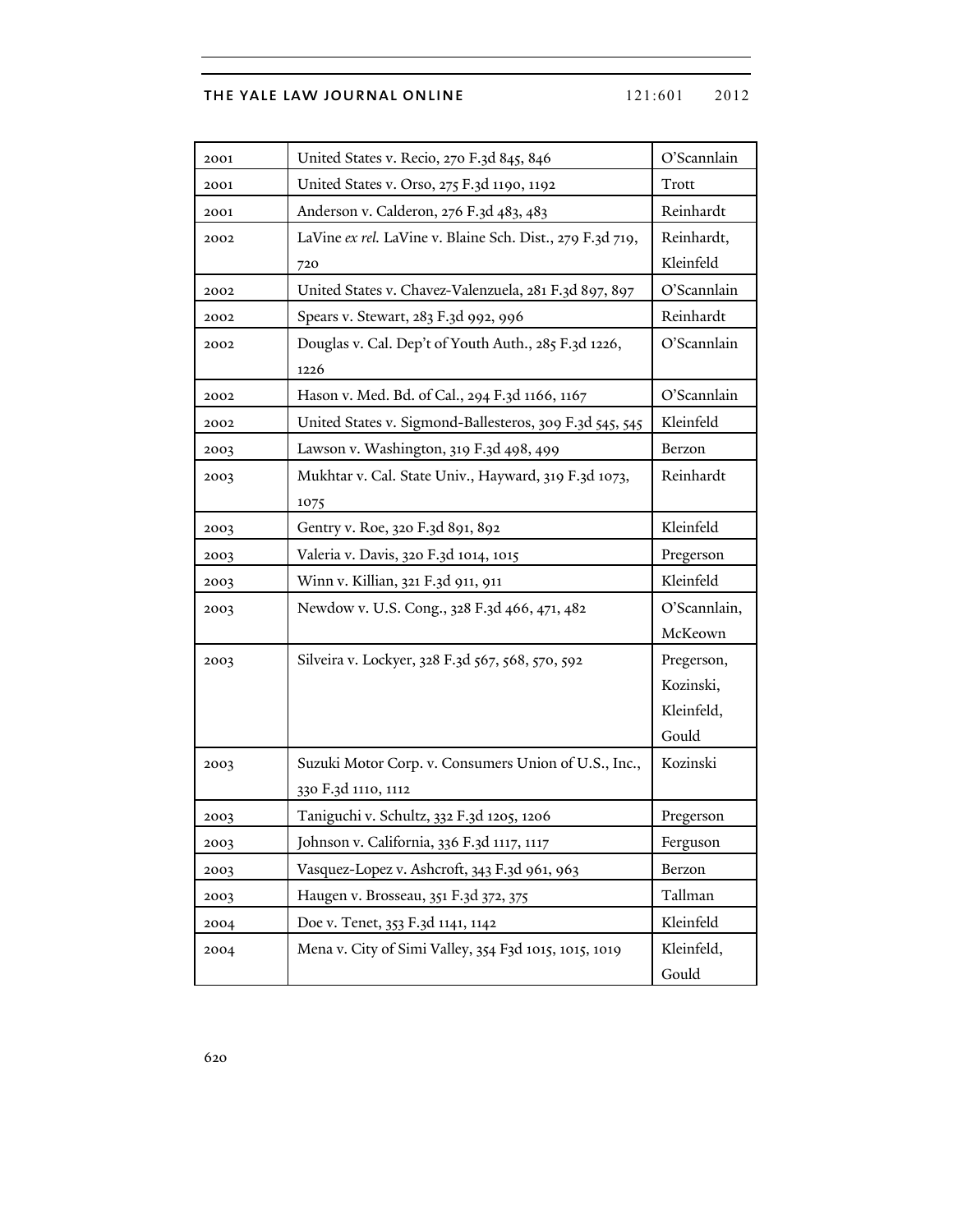| 2004 | Belmontes v. Woodford, 359 F.3d 1079, 1080, 1086         | Callahan, Bea |
|------|----------------------------------------------------------|---------------|
| 2004 | Farrakhan v. Washington, 359 F.3d 1116, 1116             | Kozinski      |
| 2004 | Nordyke v. King, 364 F.3d 1025, 1025, 1026               | Kleinfeld,    |
|      |                                                          | Gould         |
| 2004 | Collins v. Rice, 365 F.3d 667, 670                       | Bea           |
| 2004 | Ileto v. Glock, Inc., 370 F.3d 860, 861, 868             | Callahan,     |
|      |                                                          | Kozinski      |
| 2004 | Nunes v. Ashcroft, 375 F.3d 810, 811, 817                | Tashima,      |
|      |                                                          | Reinhardt     |
| 2004 | Rivera v. NIBCO, Inc., 384 F.3d 822, 823                 | Bea           |
| 2004 | United States v. Rivas-Gonzalez, 384 F.3d 1034, 1036,    | Pregerson,    |
|      | 1039                                                     | Wardlaw       |
| 2004 | Providence Health Plan v. McDowell, 385 F.3d 1168,       | Thomas        |
|      | 1175                                                     |               |
| 2004 | Thai v. Ashcroft, 389 F.3d 967, 967                      | Kozinski      |
| 2005 | Williams v. Woodford, 396 F.3d 1059, 1059                | Rawlinson     |
| 2005 | Elvig v. Calvin Presbyterian Church, 397 F.3d 790, 798,  | Kleinfeld,    |
|      | 806-07                                                   | Gould, Bea    |
| 2005 | S. Or. Barter Fair v. Jackson Cnty., 401 F.3d 1124, 1124 | Berzon        |
| 2005 | United States v. Patterson, 406 F.3d 1095, 1095, 1101    | Kozinski,     |
|      |                                                          | Kleinfeld     |
| 2005 | United States v. Vargas-Amaya, 408 F.3d 1227, 1227       | Callahan      |
| 2005 | Chen v. Gonzales, 411 F.3d 1049, 1049                    | Bea           |
| 2005 | Gaston v. Palmer, 417 F.3d 1050, 1050                    | O'Scannlain   |
| 2005 | Bockting v. Bayer, 418 F.3d 1055, 1056                   | O'Scannlain   |
| 2005 | Musladin v. Lamarque, 427 F.3d 647, 647, 652             | Kleinfeld,    |
|      |                                                          | Bea           |
| 2005 | Belmontes v. Stokes, 427 F.3d 663, 663                   | Callahan      |
| 2005 | United States v. Omer, 429 F.3d 835, 835                 | Graber        |
| 2005 | Tchoukhrova v. Gonzales, 430 F.3d 1222, 1223             | Kozinski      |
| 2006 |                                                          |               |
|      | United States v. Stephens, 439 F.3d 1083, 1083           | Tallman       |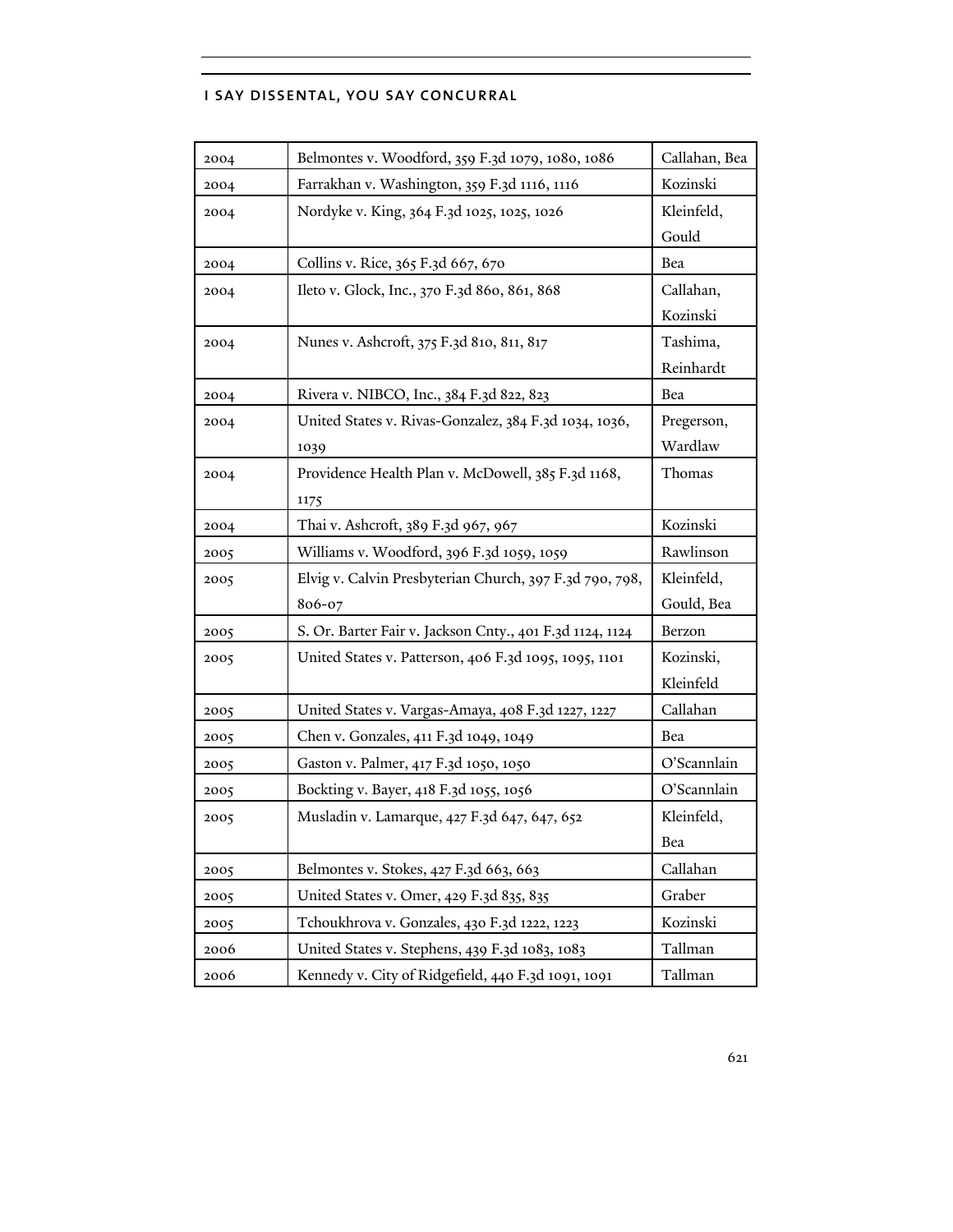| 2006 | United States v. Ortiz-Hernandez, 441 F.3d 1061, 1062   | Paez          |
|------|---------------------------------------------------------|---------------|
| 2006 | United States v. Afshari, 446 F.3d 915, 915             | Kozinski      |
| 2006 | Brady v. Abbott Labs., 446 F.3d 924, 924                | Hawkins       |
| 2006 | Amalgamated Transit Union Local 1309 v. Laidlaw         | <b>Bybee</b>  |
|      | Transit Servs., Inc., 448 F.3d 1092, 1094               |               |
| 2006 | Defenders of Wildlife v. EPA, 450 F.3d 394, 395, 401    | Kozinski,     |
|      |                                                         | Kleinfeld     |
| 2006 | United States v. Scott, 450 F.3d 863, 889               | Callahan      |
| 2006 | Brown v. Lambert, 451 F.3d 946, 955                     | Tallman       |
| 2006 | Smith v. Mitchell, 453 F.3d 1203, 1203                  | Bea           |
| 2006 | Harper v. Poway Unified Sch. Dist., 455 F.3d 1052, 1054 | O'Scannlain   |
| 2007 | United States v. Fort, 478 F.3d 1099, 1100              | Wardlaw       |
| 2007 | Faith Ctr. Church Evangelistic Ministries v. Glover,    | <b>Bybee</b>  |
|      | 480 F.3d 891, 895                                       |               |
| 2007 | Hoffman v. Arave, 481 F.3d 686, 686                     | Bea           |
| 2007 | United States v. Baza-Martinez, 481 F.3d 690, 691       | Graber        |
| 2007 | United States v. Black, 482 F.3d 1044, 1045             | Kozinski      |
| 2007 | Sanchez v. Cnty. of San Diego, 483 F.3d 965, 966, 969   | Pregerson,    |
|      |                                                         | Kozinski      |
| 2007 | In re Exxon Valdez, 490 F.3d 1066, 1068, 1071           | Kozinski, Bea |
| 2007 | United States v. Ressam, 491 F.3d 997, 998              | O'Scannlain   |
| 2007 | United States v. Castillo-Basa, 494 F.3d 1217, 1218     | Callahan      |
| 2007 | United States v. Ziegler, 497 F.3d 890, 892, 899        | W. Fletcher,  |
|      |                                                         | Kozinski      |
| 2007 | Sarausad v. Porter, 503 F.3d 822, 823                   | Callahan      |
| 2007 | Ramadan v. Keisler, 504 F.3d 973, 973                   | O'Scannlain   |
| 2007 | Irons v. Carey, 506 F.3d 951, 952                       | Kleinfeld     |
| 2007 | Phillips v. Hust, 507 F.3d 1171, 1172                   | Kozinski      |
| 2007 | Crater v. Galaza, 508 F.3d 1261, 1261                   | Reinhardt     |
| 2008 | United States v. Jenkins, 518 F.3d 722, 723, 723        | Kozinski,     |
|      |                                                         | O'Scannlain   |
| 2008 | Porter v. Bowen, 518 F.3d 1181, 1181                    | Kleinfeld     |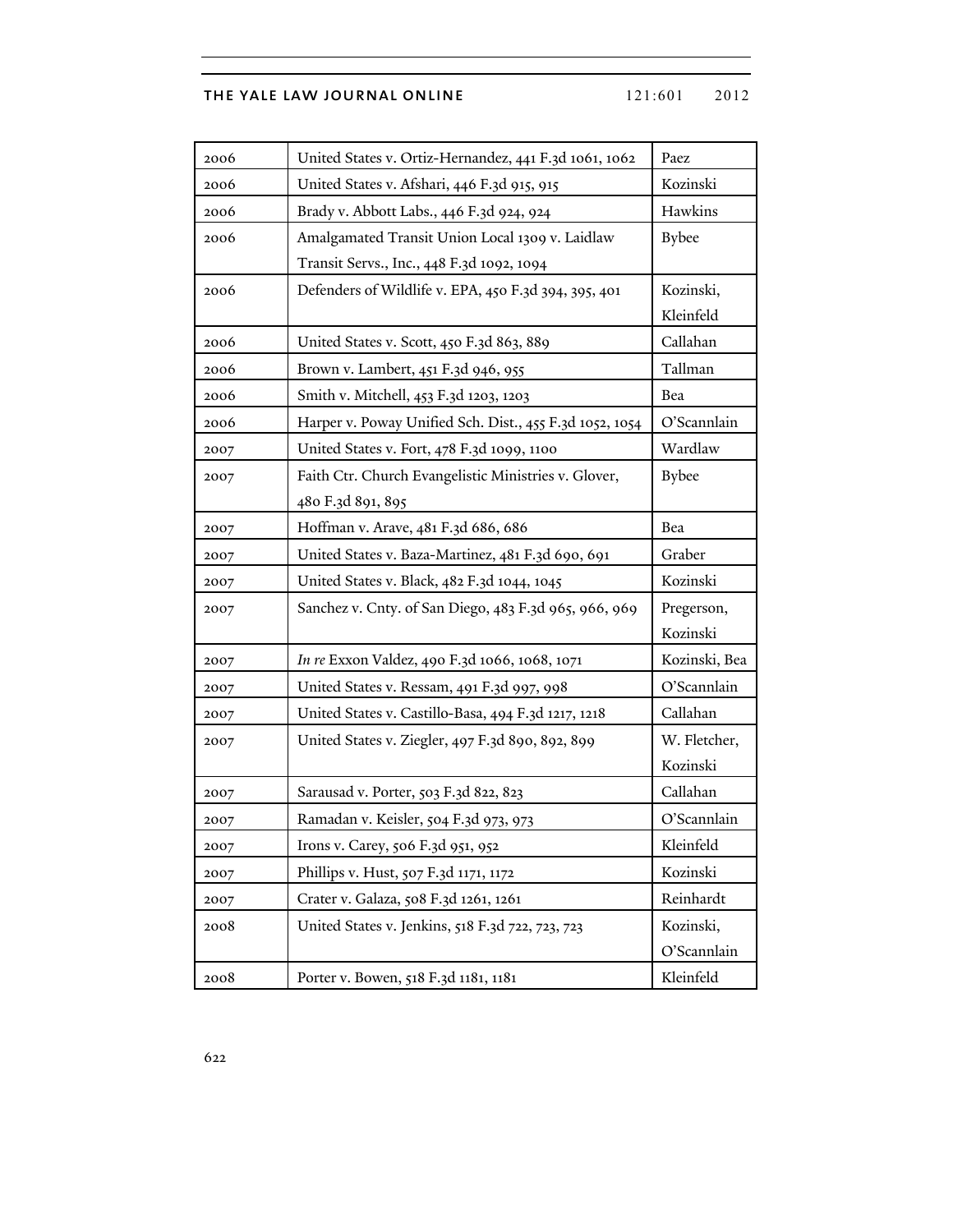| 2008 | Betz v. Trainer Wortham & Co., 519 F.3d 863, 865        | Kozinski      |
|------|---------------------------------------------------------|---------------|
| 2008 | United States v. Burlington N. & Santa Fe Ry., 520      | Bea           |
|      | F.3d 918, 952                                           |               |
| 2008 | Molski v. Evergreen Dynasty Corp., 521 F.3d 1215, 1216, | Berzon,       |
|      | 1220                                                    | Kozinski      |
| 2008 | United States v. Horvath, 522 F.3d 904, 907, 913        | Bea, Kozinski |
| 2008 | Buono v. Kempthorne, 527 F.3d 758, 760                  | O'Scannlain   |
| 2008 | Correll v. Ryan, 539 F.3d 938, 970                      | Callahan      |
| 2008 | Witt v. Dep't of Air Force, 548 F.3d 1264, 1265, 1276,  | O'Scannlain,  |
|      | 1280                                                    | Kleinfeld,    |
|      |                                                         | Kozinski      |
| 2008 | Truth v. Kent Sch. Dist., 551 F.3d 850, 851             | Bea           |
| 2008 | Belmontes v. Ayers, 551 F.3d 864, 866                   | Callahan      |
| 2008 | Barnes-Wallace v. City of San Diego, 551 F.3d 891, 892  | O'Scannlain   |
| 2009 | Golden Gate Rest. Ass'n v. City and Cnty. of S.F., 558  | M. Smith      |
|      | F.3d 1000, 1004                                         |               |
| 2009 | United States v. Whitehead, 559 F.3d 918, 918, 921      | Gould,        |
|      |                                                         | Reinhardt     |
| 2009 | Quon v. Arch Wireless Operating Co., 554 F.3d 769,      | Ikuta         |
|      | 774                                                     |               |
| 2009 | United States v. Mayer, 560 F.3d 948, 951               | Kozinski      |
| 2009 | Lopez-Rodriguez v. Holder, 560 F.3d 1098, 1099          | Bea           |
| 2009 | Cooper v. Brown, 565 F.3d 581, 581, 635, 635, 635       | W. Fletcher,  |
|      |                                                         | Wardlaw,      |
|      |                                                         | Fisher,       |
|      |                                                         | Reinhardt     |
| 2009 | De Mercado v. Mukasey, 566 F.3d 810, 812                | Pregerson     |
| 2009 | Nelson v. NASA, 568 F.3d 1028, 1038, 1050, 1052         | Callahan,     |
|      |                                                         | Kleinfeld,    |
|      |                                                         | Kozinski      |
| 2009 | Moore v. Czerniak, 574 F.3d 1092, 1162, 1166            | Callahan, Bea |
| 2009 | Abebe v. Holder, 577 F.3d 1113, 1113                    | Berzon        |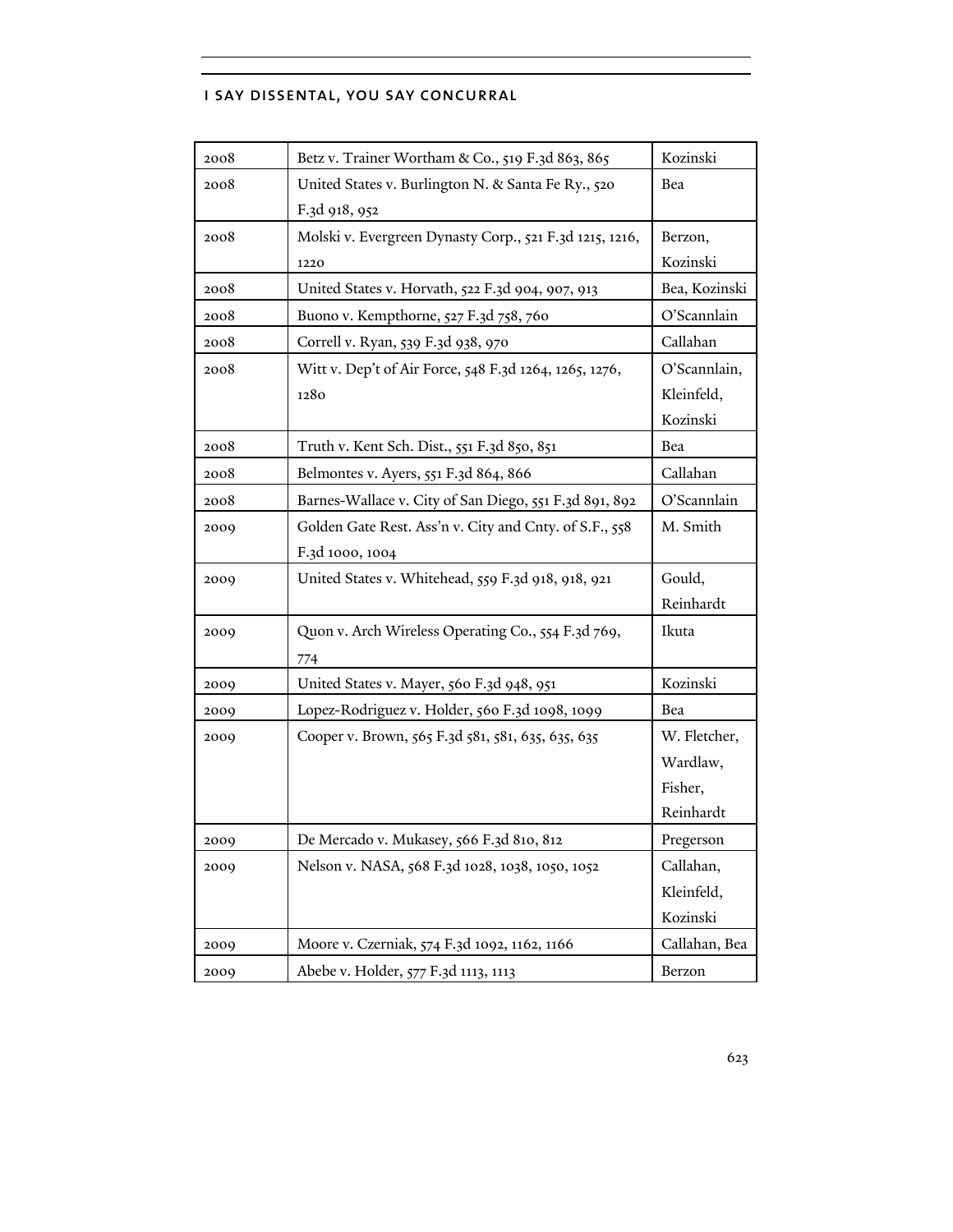| 2009 | United States v. Paul, 583 F.3d 1136, 1136             | O'Scannlain  |  |
|------|--------------------------------------------------------|--------------|--|
| 2009 | Winn v. Ariz. Christian Sch. Tuition Org., 586 F.3d    | O'Scannlain  |  |
|      | 649, 658                                               |              |  |
| 2009 | United States v. Hao Quang Tran, 586 F.3d 681, 681     | Gould        |  |
| 2009 | United States v. Amezcua-Vasquez, 586 F.3d 1176, 1176  | O'Scannlain  |  |
| 2010 | Conn v. City of Reno, 591 F.3d 1081, 1085              | Kozinski     |  |
| 2010 | United States v. Alderman, 593 F.3d 1141, 1141         | O'Scannlain  |  |
| 2010 | Kozinski<br>United States v. Lemus, 596 F.3d 512, 513  |              |  |
| 2010 | United States v. Gonzalez, 598 F.3d 1095, 1100<br>Bea  |              |  |
| 2010 | al-Kidd v. Ashcroft, 598 F.3d 1129, 1137, 1142         | O'Scannlain, |  |
|      |                                                        | Gould        |  |
| 2010 | Pintos v. Pac. Creditors Ass'n, 605 F.3d 665, 670, 672 | Kozinski,    |  |
|      |                                                        | Gould        |  |
| 2010 | Schad v. Ryan, 606 F.3d 1022, 1026                     | Callahan     |  |
|      |                                                        |              |  |
| 2010 | Kawashima v. Holder, 615 F.3d 1043, 1046               | Graber       |  |
|      |                                                        |              |  |
| 2010 | United States v. Pineda-Moreno, 617 F.3d 1120, 1121,   | Kozinski,    |  |
|      | 1126                                                   | Reinhardt    |  |
| 2010 | United States v. Terrell, 621 F.3d 1154, 1155          | M. Smith     |  |
|      |                                                        |              |  |
| 2010 | Cooper v. FAA, 622 F.3d 1016, 1022                     | O'Scannlain  |  |
|      |                                                        |              |  |
| 2010 | United States v. Edwards, 622 F.3d 1215, 1216          | Gould        |  |
|      |                                                        |              |  |
| 2010 | Valdivia v. Schwarzenegger, 623 F.3d 849, 850          | Bea          |  |
|      |                                                        |              |  |
| 2010 | Pearson v. Muntz, 625 F.3d 539, 541                    | Ikuta        |  |
|      |                                                        |              |  |
| 2010 | Landrigan v. Brewer, 625 F.3d 1132, 1140               | Kozinski     |  |
|      |                                                        |              |  |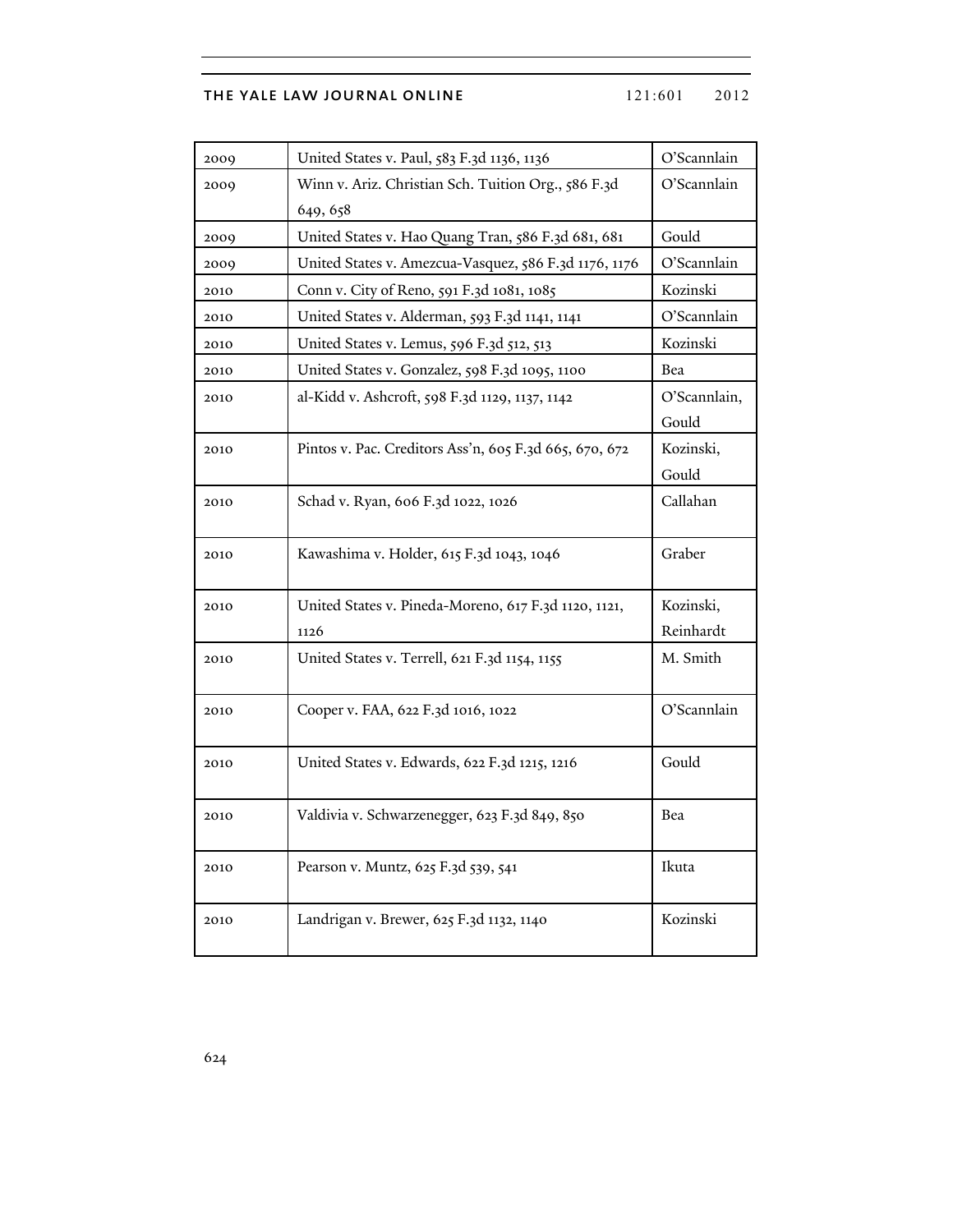| 2010 | Doe ex rel. Doe v. Kamehameha Schs., 625 F.3d 1182,      | Kozinski,     |  |
|------|----------------------------------------------------------|---------------|--|
|      | 1183, 1184                                               | Reinhardt     |  |
| 2010 | Pollard v. GEO Grp., Inc., 629 F.3d 843, 845<br>Bea      |               |  |
| 2010 | Bryan v. MacPherson, 630 F.3d 805, 815<br>Tallman        |               |  |
| 2011 | Teclezghi v. Holder, 628 F.3d 1055, 1056<br>Pregerson    |               |  |
| 2011 | AmeriCredit Fin. Servs., Inc. v. Penrod (In re Penrod),  | Bea           |  |
|      | 636 F.3d 1175, 1175                                      |               |  |
| 2011 | United States v. Alvarez, 638 F.3d 666, 677, 687         | O'Scannlain,  |  |
|      |                                                          | Gould         |  |
| 2011 | Beaty v. Brewer, 649 F.3d 1071, 1072, 1076               | Reinhardt x 2 |  |
| 2011 | Rosas-Castaneda v. Holder, 655 F.3d 875, 877             | Kozinski      |  |
| 2011 | Hrdlicka v. Reniff, 656 F.3d 942, 943                    | O'Scannlain   |  |
| 2011 | Thompson v. Runnels, 657 F.3d 784, 784                   | Callahan      |  |
| 2011 | O'Scannlain<br>Starr v. Cnty. of L.A., 659 F.3d 850, 851 |               |  |
| 2011 | Trunk v. City of San Diego, 660 F.3d 1091, 1091          | Bea           |  |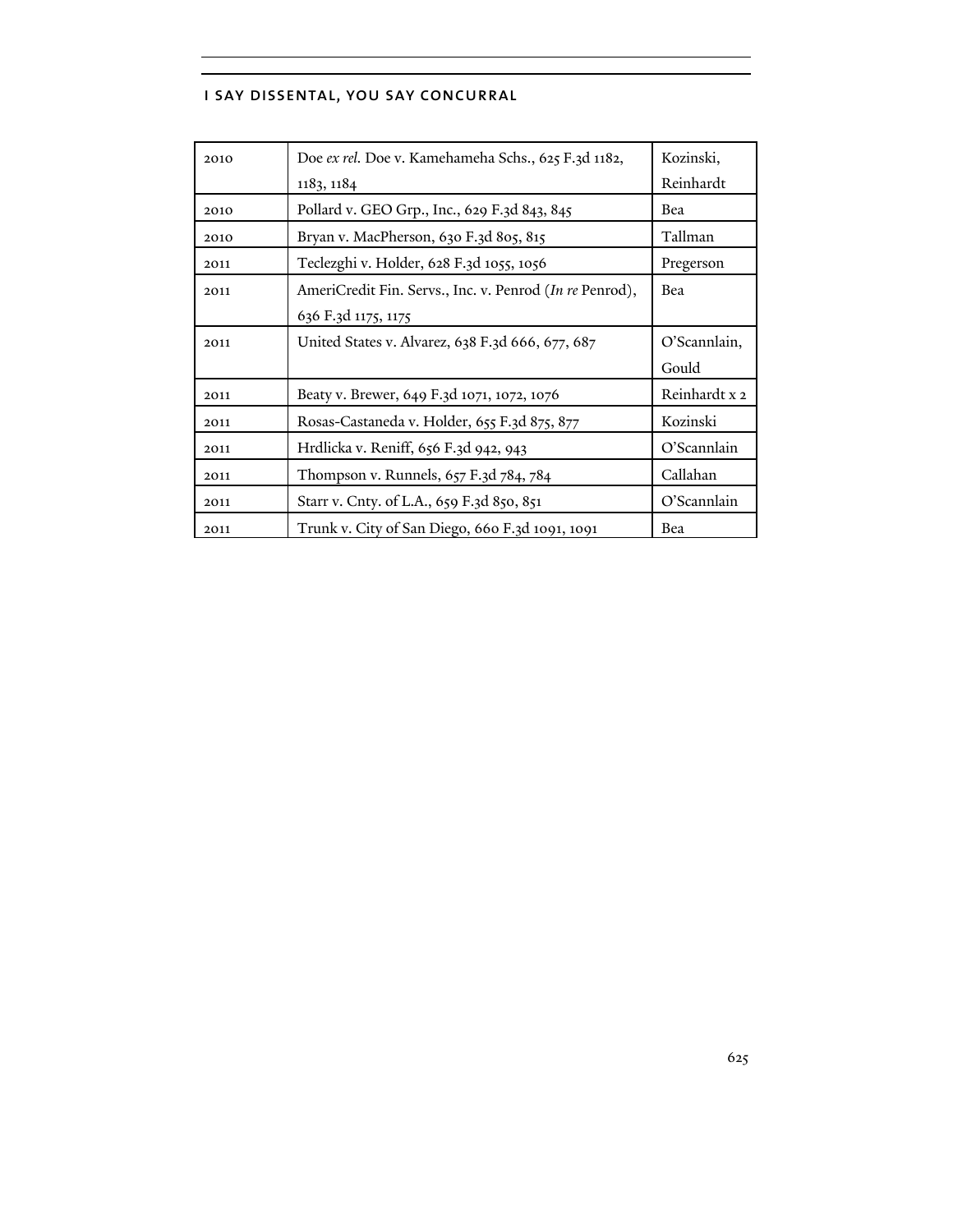#### **appendix c**

The following have served as active judges of the Ninth Circuit since 1970 but never authored a dissental:<sup>67</sup> Alarcón, Anderson, Barnes, Browning, Brunetti, Choy, Christen, Clifton, Ely, Farris, Fernandez, Goodwin, Hall, Hamley, Hug, Kilkenny, Koelsch, Leavy, Merrill, Murguia, D.W. Nelson, T.G. Nelson, Poole, Silverman, Skopil, N.R. Smith, Tang, Thompson, Wiggins, Wright.

Of those, the following have nonetheless joined dissentals written by others:

| Judge      | Year | Case                                                   |
|------------|------|--------------------------------------------------------|
| Alarcón    | 1992 | Klarfeld v. United States, 962 F.2d 866, 866           |
| Anderson   | 1987 | Sw. Marine, Inc. v. Campbell Indus., 811 F.2d 501, 502 |
| Browning   | 1976 | Wilson v. United States, 534 F.2d 130, 139             |
| Brunetti   | 1986 | Saldana v. INS, 793 F.2d 222, 222                      |
| Choy       | 1974 | MacCollum v. United States, 511 F.2d 1116, 1125        |
| Clifton    | 2006 | United States v. Stephens, 439 F.3d 1083, 1083         |
| Ely        | 1976 | Wilson v. United States, 534 F.2d 130, 139             |
| Goodwin    | 1987 | Sw. Marine, Inc. v. Campbell Indus., 811 F.2d 501, 502 |
| Hall       | 1993 | United States v. Lopez-Vasquez, 1 F.3d 751, 756        |
| Hug        | 2000 | Kleve v. Hill, 202 F.3d 1155, 1155                     |
| Koelsch    | 1976 | Wilson v. United States, 534 F.2d 130, 139             |
| Leavy      | 1988 | Duro v. Reina, 860 F.2d 1463, 1463                     |
| D.W.       | 2003 | Johnson v. California, 336 F.3d 1117, 1117             |
| Nelson     |      |                                                        |
| T.G.       | 2003 | Suzuki Motor Corp. v. Consumers Union of U.S., Inc.,   |
| Nelson     |      | 330 F.3d 1110, 1112                                    |
| Poole      | 1991 | Love v. United States, 944 F.2d 632, 633               |
| N.R. Smith | 2011 | Hrdlicka v. Reniff, 656 F.3d 942, 943                  |

**67.** This list is current as of December 22, 2011.